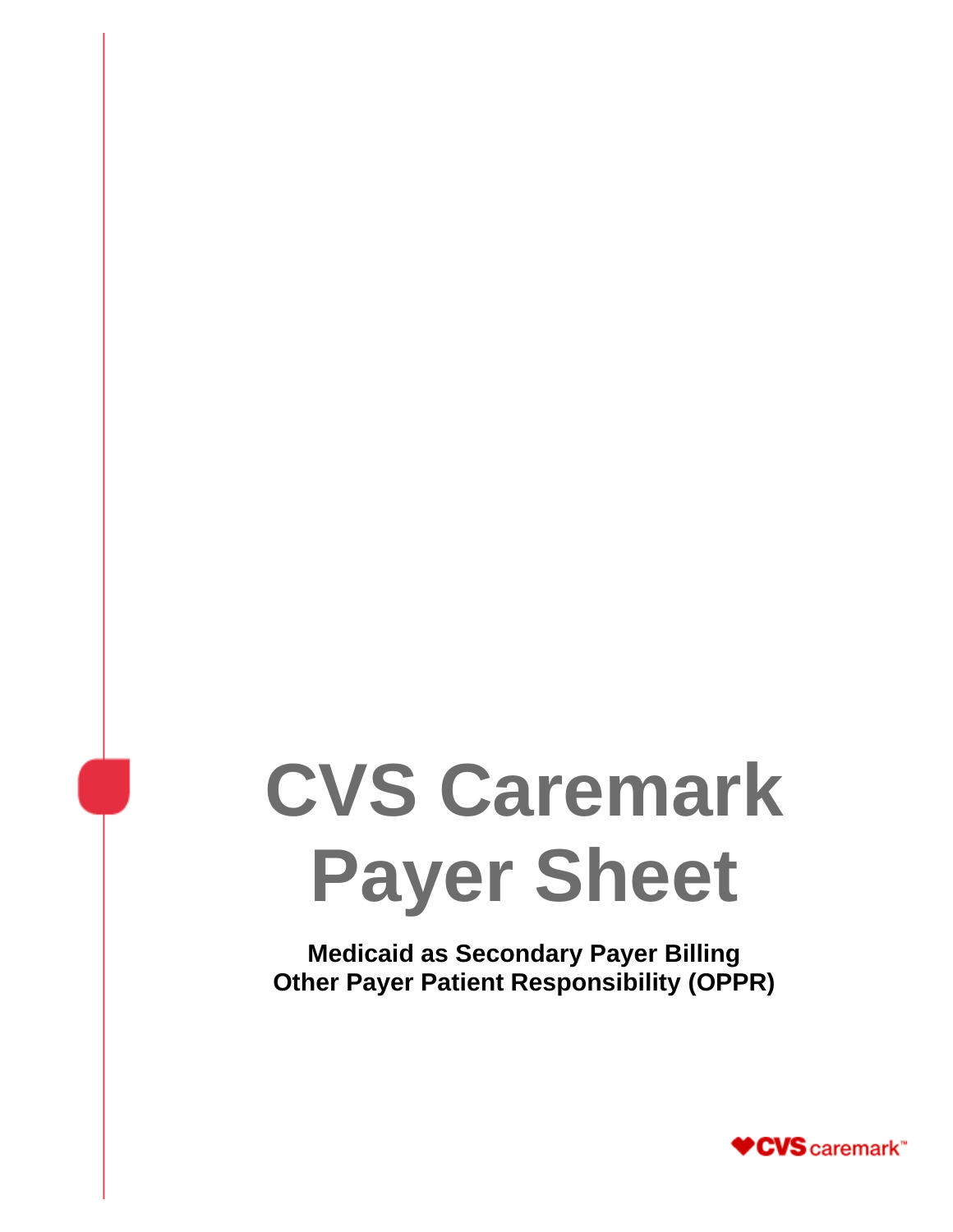

## **Table of Contents –**

| $\bullet$ |  |
|-----------|--|
|           |  |
|           |  |
|           |  |
|           |  |
|           |  |
|           |  |
|           |  |

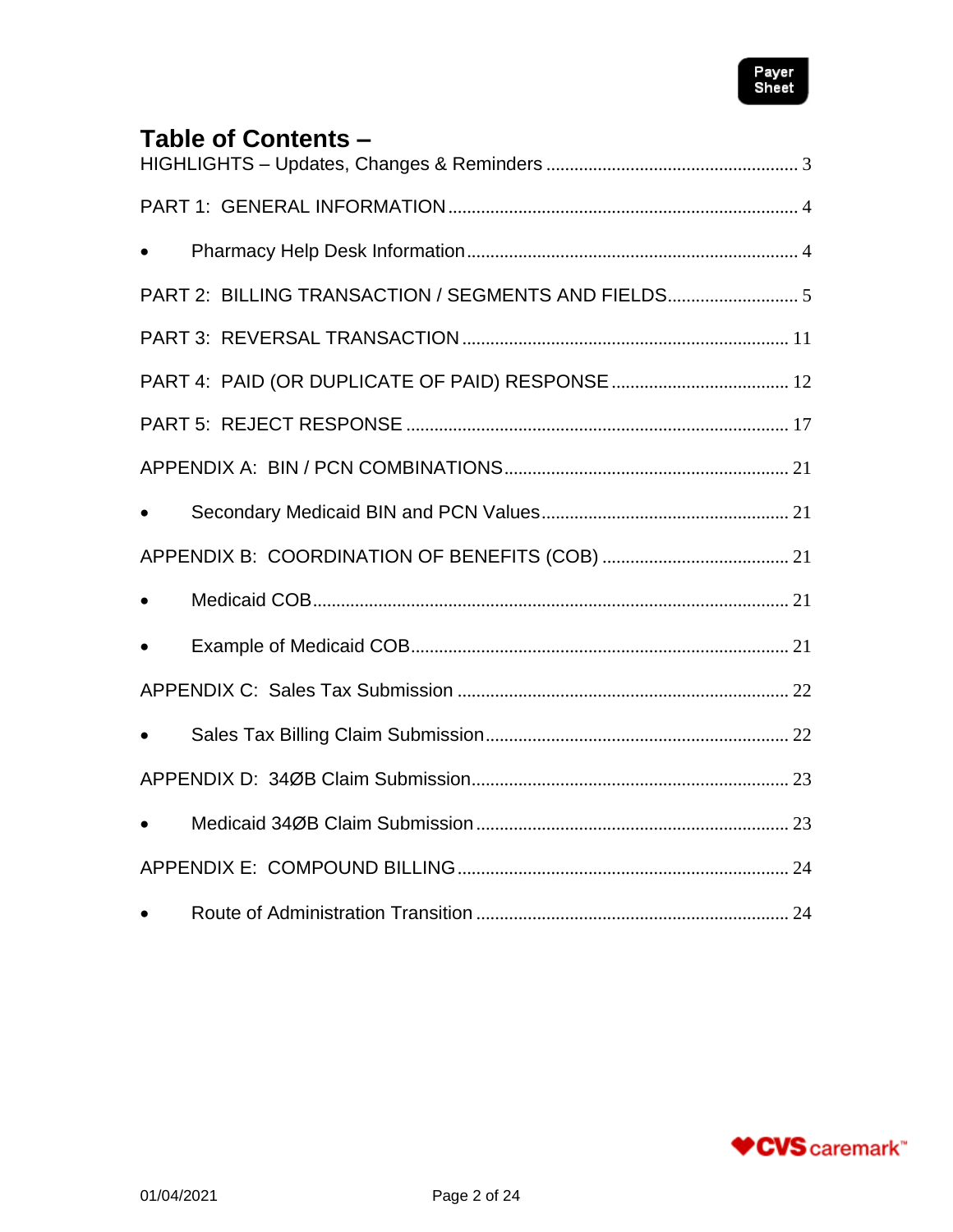

## <span id="page-2-0"></span>**HIGHLIGHTS – Updates, Changes & Reminders**

**This payer sheet refers to Medicaid as Secondary Payer Billing Other Payer Patient Responsibility (OPPR). Refer t[o www.caremark.com](http://www.caremark.com/) under the Health Professional Services link for additional payer sheets regarding the following:**

- **Commercial Primary**
- **Commercial Other Payer Patient Responsibility (OPPR)**
- **Commercial Other Payer Amount Paid (OPAP)**
- **Medicare Part D Primary Billing and Medicare as Supplemental Payer Billing**
- **Supplemental to Medicare Part D Other Payer Patient Responsibility (OPPR)**
- **Supplemental to Medicare Part D Other Payer Amount Paid (OPAP)**
- **ADAP/SPAP Medicare Part D Other Payer Patient Responsibility (OPPR)**
- **Medicaid Primary Billing**
- **Medicaid as Secondary Payer Billing Other Payer Amount Paid (OPAP)**

**To prevent point of service disruption, the RxGroup must be submitted on all claims and reversals.**

**The following is a summary of our new requirements. The items highlighted in the payer sheet illustrate the updated processing rules.**

- **Updated ECL Version to Oct 2019**
- **Updates made to Appendix D: 340B**
- **Added field 46Ø-ET Quantity Prescribed (Effective 09/21/2020)**
- **Added BIN 020396 PCNs IRXCOBPR and IRXCOMPR**

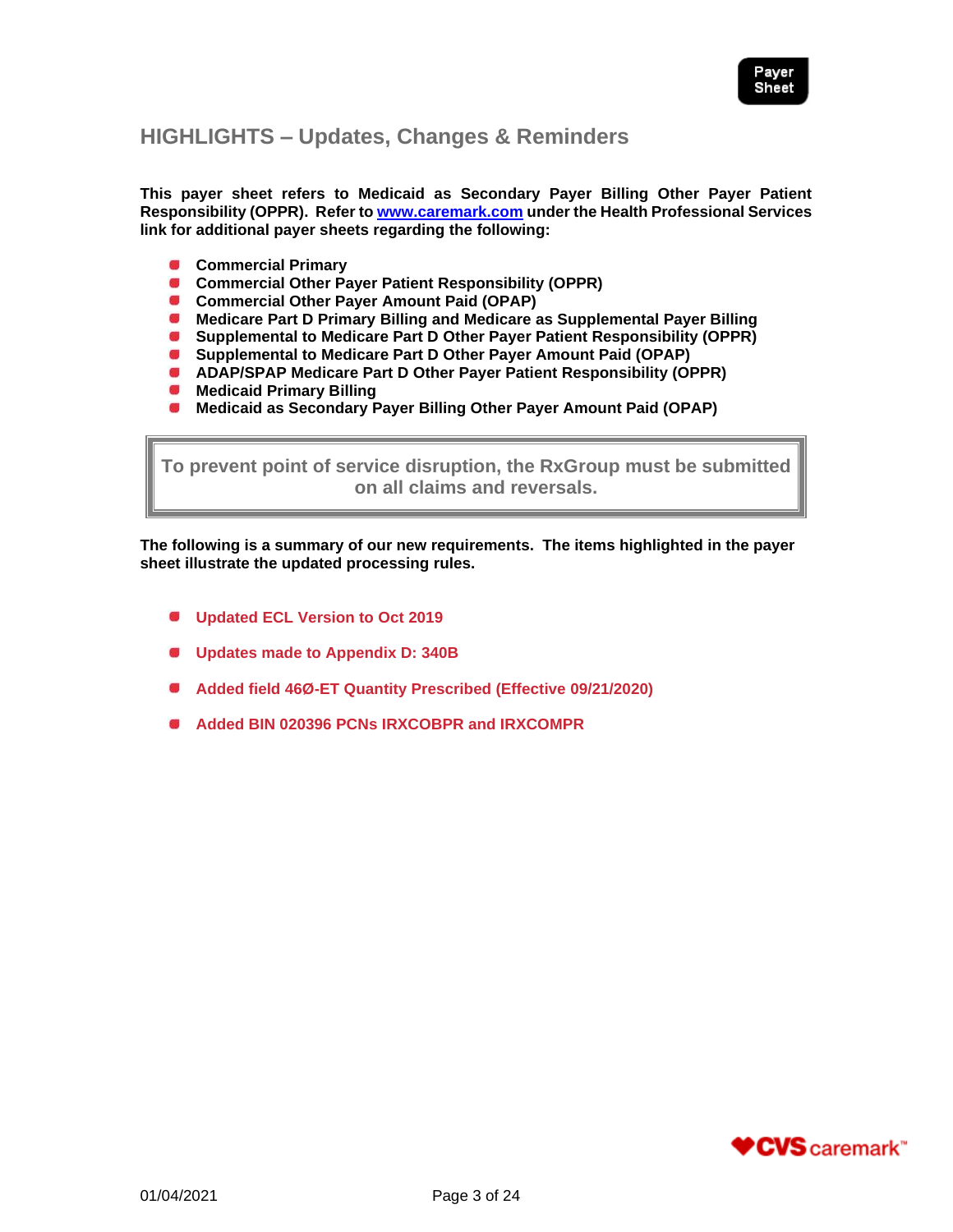

## <span id="page-3-0"></span>**PART 1: GENERAL INFORMATION**

Payer/Processor Name: CVS Caremark® Plan Name/Group Name: All Effective as of: January 2Ø21 Payer Sheet Version: 2.0.2 NCPDP Version/Release #: D.Ø NCPDP ECL Version: **Oct 2Ø19** NCPDP Emergency ECL Version: **Jan 2Ø19**

#### <span id="page-3-1"></span>**Pharmacy Help Desk Information**

The Pharmacy Help Desk number is provided below:

| <b>System</b>        | <b>BIN</b>                  | <b>Help Desk Number</b>                           |
|----------------------|-----------------------------|---------------------------------------------------|
| Legacy ADV           | *004336<br>012114<br>013089 | 1-800-364-6331                                    |
| <b>CVS Caremark®</b> | 610591                      | As communicated by<br>plan or refer to ID<br>card |
| IngenioRX            | 020396                      | 1-833-296-5038                                    |

\*Help Desk phone number serving Puerto Rico Providers is available by calling toll-free 1-8ØØ-842-7331.

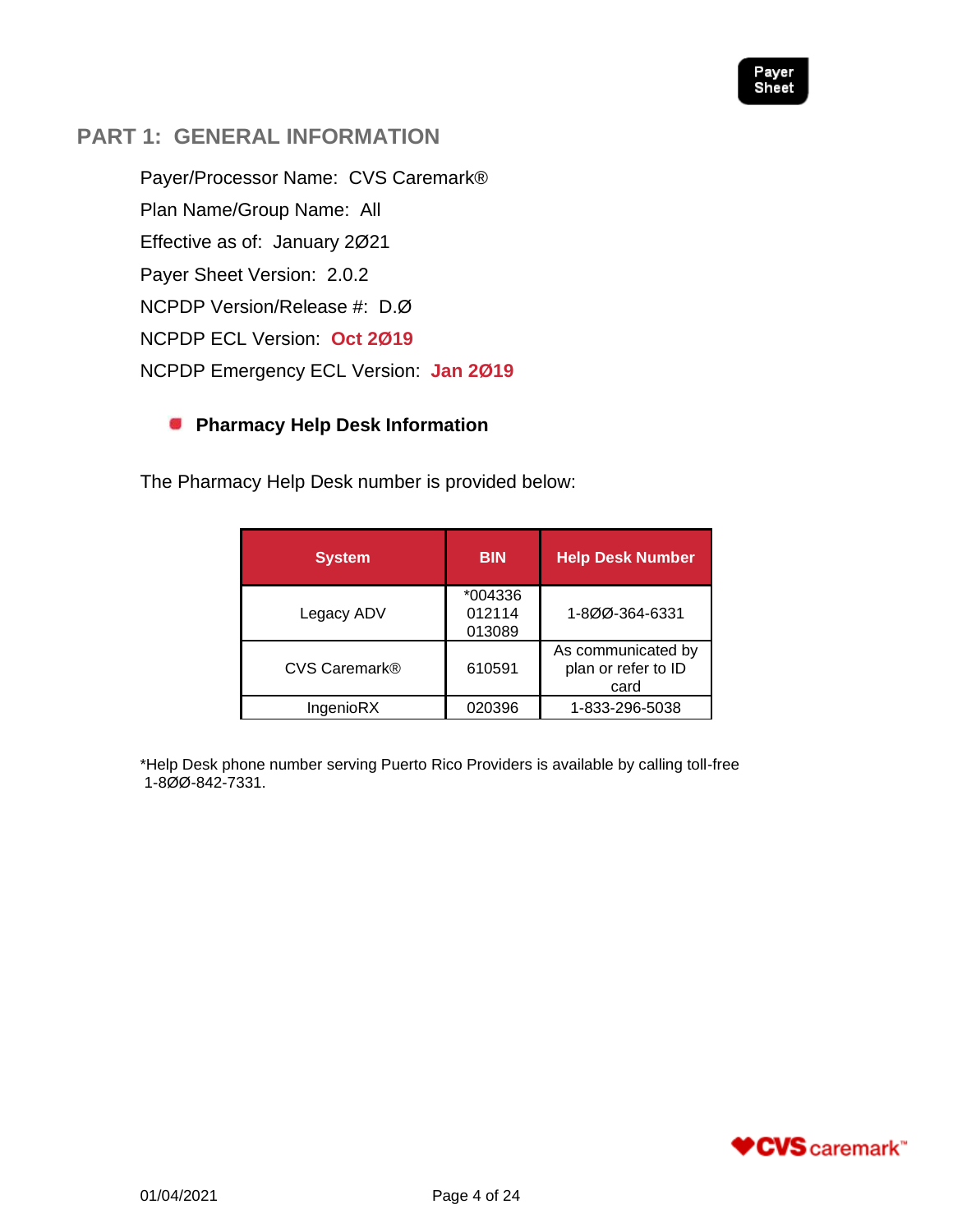

## <span id="page-4-0"></span>**PART 2: BILLING TRANSACTION / SEGMENTS AND FIELDS**

The following table lists the segments available in a Billing Transaction. Pharmacies are required to submit upper case values on B1/B2 transactions. The table also lists values as defined under Version D.Ø. The Transaction Header Segment is mandatory. The segment summaries included below list the mandatory data fields.

#### **See Appendix A and B for BIN/PCN combinations and usage.**

- M Mandatory as defined by NCPDP
- R Required as defined by the Processor
- RW Situational as defined by Plan

#### **Transaction Header Segment: Mandatory**

| Field #    | <b>NCPDP Field Name</b>                    | <b>Value</b>                               | <b>Req</b> | <b>Comment</b>                                                                                                                                                                                                                                 |
|------------|--------------------------------------------|--------------------------------------------|------------|------------------------------------------------------------------------------------------------------------------------------------------------------------------------------------------------------------------------------------------------|
| 1Ø1-A1     | <b>BIN Number</b>                          | 004336, 610591<br>012114, 013089<br>020396 | м          |                                                                                                                                                                                                                                                |
| 1Ø2-A2     | <b>Version/Release Number</b>              | DØ                                         | м          | NCPDP vD.Ø                                                                                                                                                                                                                                     |
| $103 - A3$ | <b>Transaction Code</b>                    | <b>B1</b>                                  | M          | <b>Billing Transaction</b>                                                                                                                                                                                                                     |
| 1Ø4-A4     | <b>Processor Control Number</b>            |                                            | м          | Use value as printed on ID card, as<br>communicated by CVS Caremark®<br>or as stated in Appendix A                                                                                                                                             |
| $109 - A9$ | <b>Transaction Count</b>                   | 1, 2, 3, 4                                 | M          |                                                                                                                                                                                                                                                |
| 202-B2     | Service Provider ID Qualifier              | Ø1                                         | M          | $Ø1 - NPI$                                                                                                                                                                                                                                     |
| 201-B1     | Service Provider ID                        |                                            | м          | National Provider ID Number<br>assigned to the dispensing<br>pharmacy                                                                                                                                                                          |
| 4Ø1-D1     | Date of Service                            |                                            | М          | <b>CCYYMMDD</b>                                                                                                                                                                                                                                |
| $11Ø-AK$   | <b>Software Vendor/Certification</b><br>ID |                                            | M          | <b>The Software Vendor/Certification</b><br>ID is the same for all BINs. Obtain<br>your certification ID from your<br>software vendor. Your Software<br><b>Vendor/Certification ID is 10 bytes</b><br>and should begin with the letter<br>"D". |

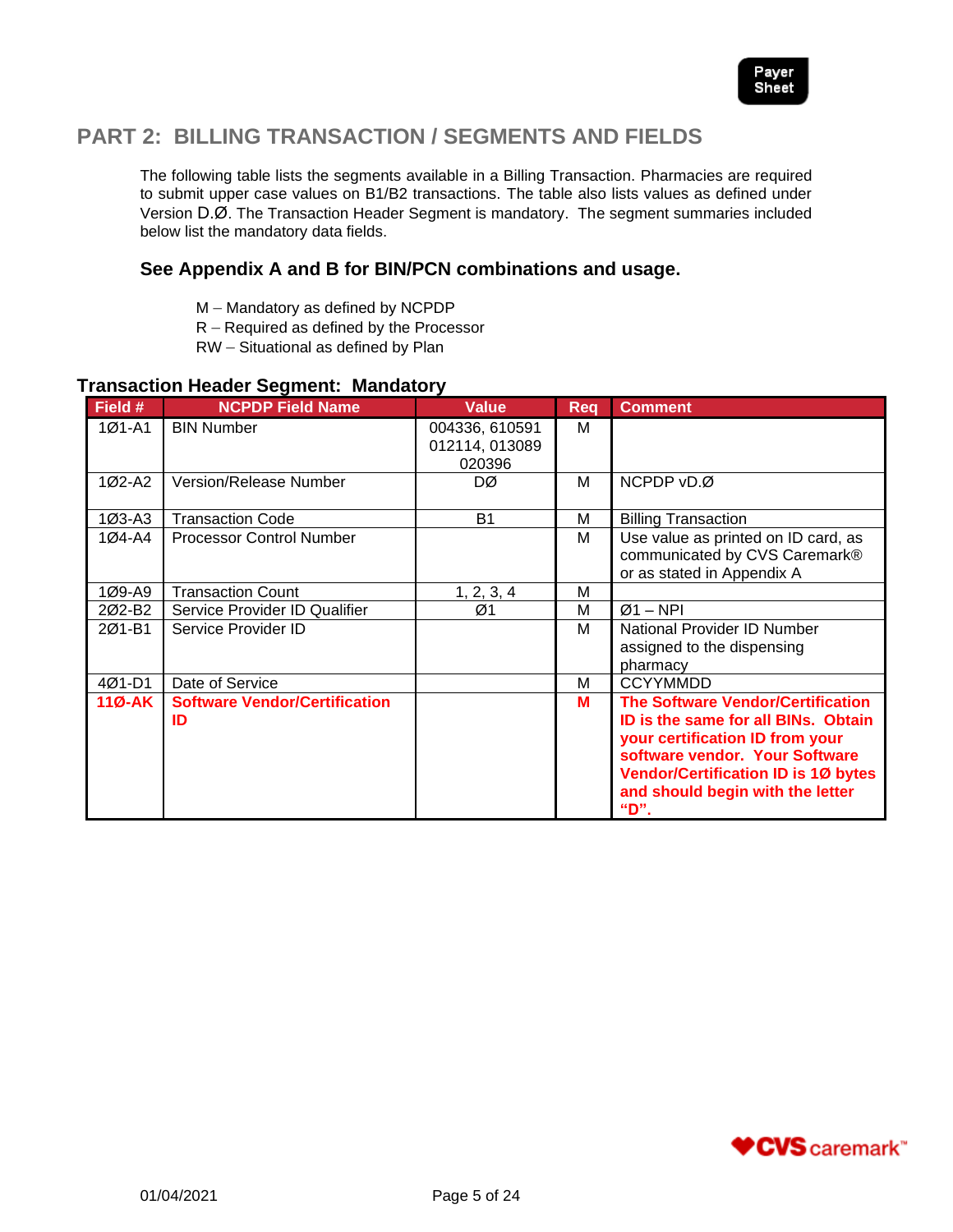

#### **Insurance Segment: Mandatory**

| Field # | <b>NCPDP Field Name</b>          | <b>Value</b> | Reg | <b>Comment</b>                                  |
|---------|----------------------------------|--------------|-----|-------------------------------------------------|
| 111-AM  | Segment Identification           | Ø4           | M   | <b>Insurance Segment</b>                        |
| 3Ø2-C2  | Cardholder ID                    |              | M   |                                                 |
| 3Ø1-C1  | Group ID                         |              | R   | As printed on the ID card or as<br>communicated |
| 3Ø3-C3  | Person Code                      |              | R   | As printed on the ID card                       |
| 306-C6  | <b>Patient Relationship Code</b> |              | R   |                                                 |

### **Patient Segment: Required**

| Field # | <b>NCPDP Field Name</b>               | <b>Value</b> | <b>Req</b> | <b>Comment</b>                                                                                         |
|---------|---------------------------------------|--------------|------------|--------------------------------------------------------------------------------------------------------|
| 111-AM  | Segment Identification                | Ø1           | M          | <b>Patient Segment</b>                                                                                 |
| 3Ø4-C4  | Date of Birth                         |              | R          | <b>CCYYMMDD</b>                                                                                        |
| 3Ø5-C5  | <b>Patient Gender Code</b>            |              | R          |                                                                                                        |
| 31Ø-CA  | <b>Patient First Name</b>             |              | R          |                                                                                                        |
| 311-CB  | <b>Patient Last Name</b>              |              | R          |                                                                                                        |
| 322-CM  | <b>Patient Street Address</b>         |              | RW         | Required for some federal programs<br>or when submitting Tax                                           |
| 323-CN  | <b>Patient City Address</b>           |              | <b>RW</b>  | Required for some federal programs<br>or when submitting Tax                                           |
| 324-CO  | <b>Patient State/Province Address</b> |              | <b>RW</b>  | Required for some State programs<br>or when submitting Tax                                             |
| 325-CP  | Patient Zip/Postal Zone               |              | R          | Required for some federal programs,<br>when submitting Sales Tax, or<br><b>Emergency Override code</b> |
| 335-2C  | Pregnancy Indicator                   |              | <b>RW</b>  | Required for some State programs                                                                       |
| 384-4X  | <b>Patient Residence</b>              |              | <b>RW</b>  | Required when necessary for plan<br>benefit administration                                             |

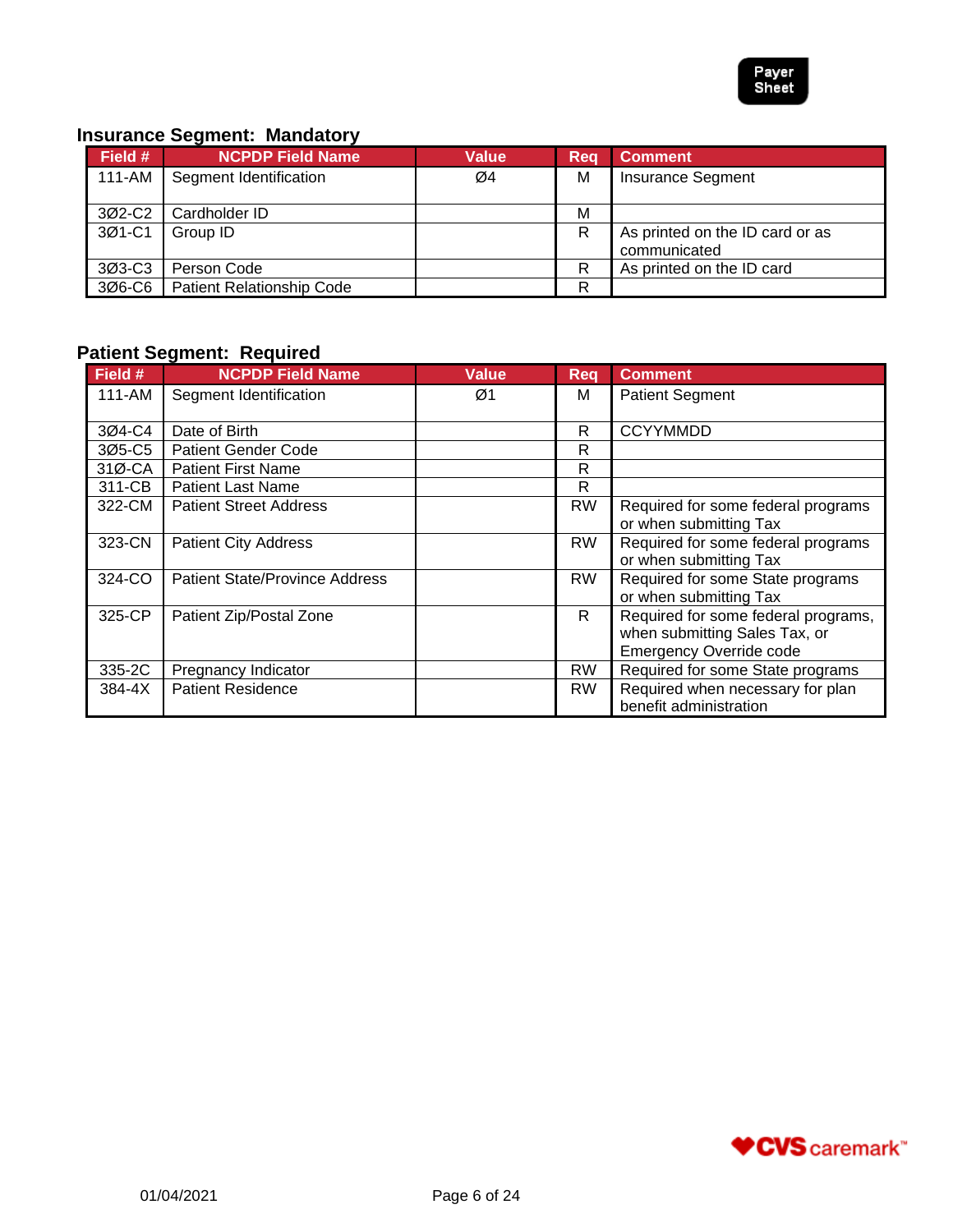

## **Claim Segment: Mandatory**

| Field # | <b>NCPDP Field Name</b>                                          | <b>Value</b> | Req            | <b>Comment</b>                                                                                                                                         |
|---------|------------------------------------------------------------------|--------------|----------------|--------------------------------------------------------------------------------------------------------------------------------------------------------|
| 111-AM  | Segment Identification                                           | Ø7           | М              | Claim Segment                                                                                                                                          |
| 455-EM  | <b>Prescription/Service Reference</b><br><b>Number Qualifier</b> | 1            | M              | $1 - Rx$ Billing                                                                                                                                       |
| 4Ø2-D2  | <b>Prescription/Service Reference</b><br>Number                  |              | M              | Rx Number                                                                                                                                              |
| 436-E1  | Product/Service ID Qualifier                                     | Ø3           | M              | If billing for a multi-ingredient<br>prescription, Product/Service ID<br>Qualifier (436-E1) is zero (ØØ)                                               |
| 4Ø7-D7  | Product/Service ID                                               |              | M              | If billing for a multi-ingredient<br>prescription, Product/Service ID (407-<br>D7) is zero $(\emptyset)$                                               |
| 442-E7  | <b>Quantity Dispensed</b>                                        |              | $\mathsf{R}$   |                                                                                                                                                        |
| 4Ø3-D3  | <b>Fill Number</b>                                               |              | ${\sf R}$      |                                                                                                                                                        |
| 4Ø5-D5  | Days Supply                                                      |              | ${\sf R}$      |                                                                                                                                                        |
| 4Ø6-D6  | <b>Compound Code</b>                                             | 1 or 2       | $\mathsf{R}$   | 1 - Not a Compound<br>2 - Compound                                                                                                                     |
| 4Ø8-D8  | DAW / Product Selection Code                                     |              | ${\sf R}$      |                                                                                                                                                        |
| 414-DE  | Date Prescription Written                                        |              | $\overline{R}$ | <b>CCYYMMDD</b>                                                                                                                                        |
| 415-DF  | Number of Refills Authorized                                     |              | ${\sf R}$      |                                                                                                                                                        |
| 419-DJ  | <b>Prescription Origin Code</b>                                  |              | <b>RW</b>      | Required when necessary for plan<br>benefit administration                                                                                             |
| 354-NX  | <b>Submission Clarification Code</b><br>Count                    | Max of 3     | <b>RW</b>      | Required when Submission<br>Clarification Code (42Ø-DK) is used                                                                                        |
| 42Ø-DK  | <b>Submission Clarification Code</b>                             |              | <b>RW</b>      | Required for specific overrides or when<br>requested by processor                                                                                      |
| 46Ø-ET  | <b>Quantity Prescribed</b>                                       |              | <b>RW</b>      | <b>Effective 09/21/2020</b><br><b>Currently Accepted</b><br>Required when the claim is for a<br>Schedule II drug or when a compound                    |
| 3Ø8-C8  | <b>Other Coverage Code</b>                                       |              | $\mathsf{R}$   | contains a Schedule II drug.<br>Ø3 - Other coverage billed, claim not<br>covered<br>Ø8 - Claim is billing for patient financial<br>responsibility only |
| 418-DI  | Level of Service                                                 |              | <b>RW</b>      | Required when requested by processor                                                                                                                   |
| 454-EK  | Scheduled Prescription ID<br>Number                              |              | <b>RW</b>      | Required for State of NY Medicaid<br><b>Beneficiaries</b>                                                                                              |
| 461-EU  | Prior Authorization Type Code                                    |              | <b>RW</b>      | Required for specific overrides or when<br>requested by processor                                                                                      |
| 462-EV  | <b>Prior Authorization Number</b><br>Submitted                   |              | <b>RW</b>      | Required for specific overrides or when<br>requested by processor                                                                                      |
| 995-E2  | Route of Administration                                          |              | <b>RW</b>      | Required when Compound Code-2                                                                                                                          |
| 996-G1  | Compound Type                                                    |              | <b>RW</b>      | Required when Compound Code-2                                                                                                                          |
| 147-U7  | <b>Pharmacy Service Type</b>                                     |              | R              | Required for plan benefit administration<br>or when Mail Order / Specialty is<br>submitting sales tax                                                  |

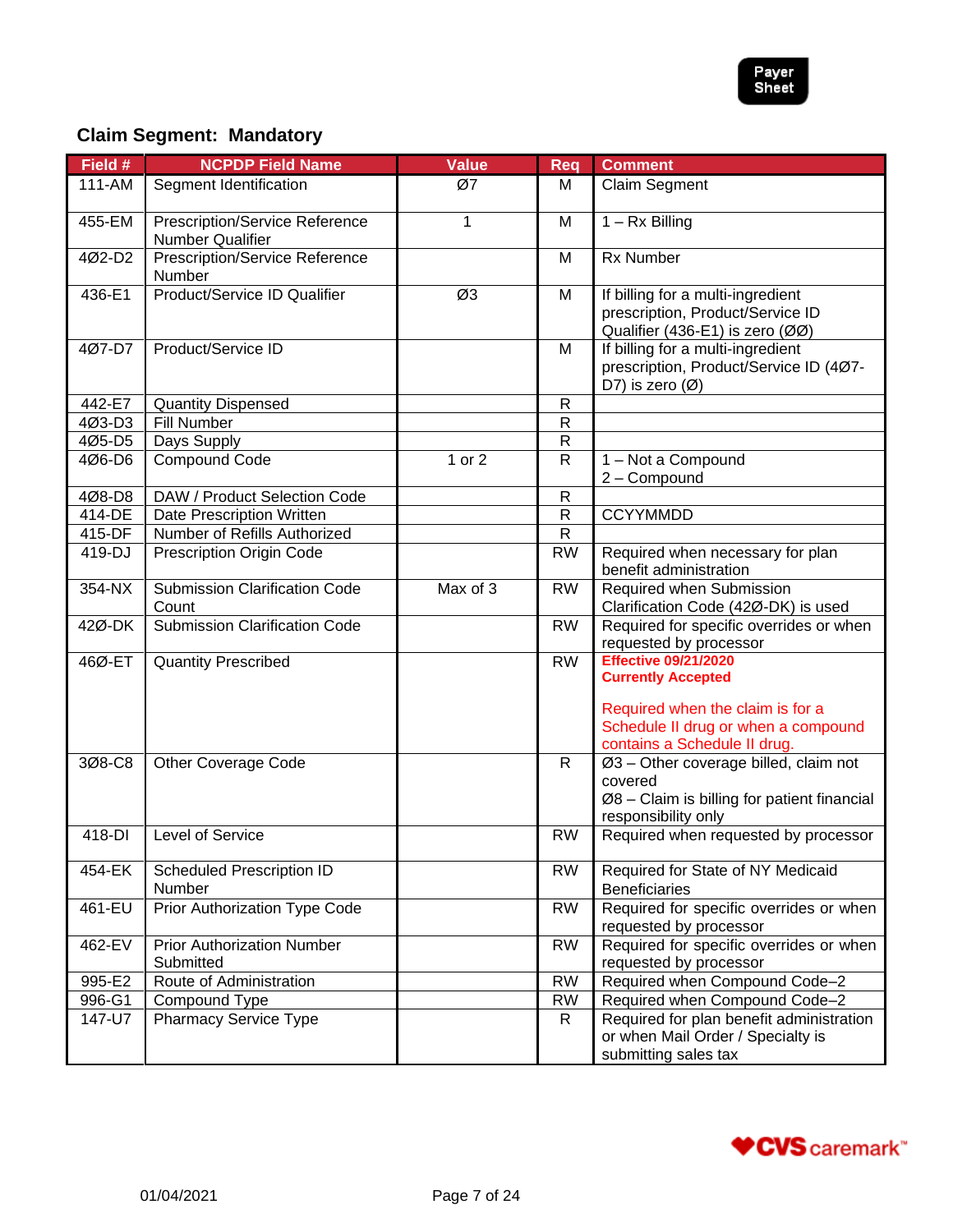

### **Pricing Segment: Mandatory**

| Field #          | <b>NCPDP Field Name</b>                               | <b>Value</b> | <b>Req</b>        | <b>Comment</b>                                                                                                                     |
|------------------|-------------------------------------------------------|--------------|-------------------|------------------------------------------------------------------------------------------------------------------------------------|
| 111-AM           | Segment Identification                                | 11           | M                 | <b>Pricing Segment</b>                                                                                                             |
| 4Ø9-D9           | Ingredient Cost Submitted                             |              | R                 |                                                                                                                                    |
| 412-DC           | <b>Dispensing Fee Submitted</b>                       |              | $\mathsf{R}$      |                                                                                                                                    |
| 438-E3           | <b>Incentive Amount Submitted</b>                     |              | <b>RW</b>         | Required when requested by<br>processor                                                                                            |
| 481-HA           | Flat Sales Tax Amount Submitted                       |              | <b>RW</b>         | Required when provider is claiming<br>sales tax                                                                                    |
| 482-GE           | Percentage Sales Tax Amount<br>Submitted              |              | <b>RW</b>         | Required when provider is claiming<br>sales tax                                                                                    |
|                  |                                                       |              |                   | Required when submitting                                                                                                           |
|                  |                                                       |              |                   | Percentage Sales Tax Rate                                                                                                          |
|                  |                                                       |              |                   | Submitted (483-HE) and Percentage<br>Sales Tax Basis Submitted (484-JE)                                                            |
| 483-HE           | Percentage Sales Tax Rate<br>Submitted                |              | <b>RW</b>         | Required when provider is claiming<br>sales tax                                                                                    |
|                  |                                                       |              |                   | Required when submitting<br>Percentage Sales Tax Amount<br>Submitted (482-GE) and Percentage<br>Sales Tax Basis Submitted (484-JE) |
| 484-JE           | Percentage Sales Tax Basis<br>Submitted               |              | <b>RW</b>         | Required when provider is claiming<br>sales tax                                                                                    |
|                  |                                                       |              |                   | Required when submitting                                                                                                           |
|                  |                                                       |              |                   | Percentage Sales Tax Amount                                                                                                        |
|                  |                                                       |              |                   | Submitted (482-GE) and Percentage                                                                                                  |
|                  |                                                       |              |                   | Sales Tax Rate Submitted (483-HE)                                                                                                  |
| 426-DQ           | Usual and Customary Charge<br><b>Gross Amount Due</b> |              | $\mathsf{R}$<br>R |                                                                                                                                    |
| 43Ø-DU<br>423-DN | <b>Basis Of Cost Determination</b>                    |              | $\mathsf{R}$      |                                                                                                                                    |
|                  |                                                       |              |                   |                                                                                                                                    |

### **Prescriber Segment: Required**

| Field # | <b>NCPDP Field Name</b>          | Value | Rea | <b>Comment</b>            |
|---------|----------------------------------|-------|-----|---------------------------|
| 111-AM  | Segment Identification           | ØЗ    | M   | <b>Prescriber Segment</b> |
|         |                                  |       |     |                           |
| 466-EZ  | <b>Prescriber ID Qualifier</b>   |       | R   | $Ø1 - NPI$ (Required)     |
| 411-DB  | Prescriber ID                    |       | R   |                           |
| 367-2N  | <b>Prescriber State/Province</b> |       | R   |                           |
|         | Address                          |       |     |                           |

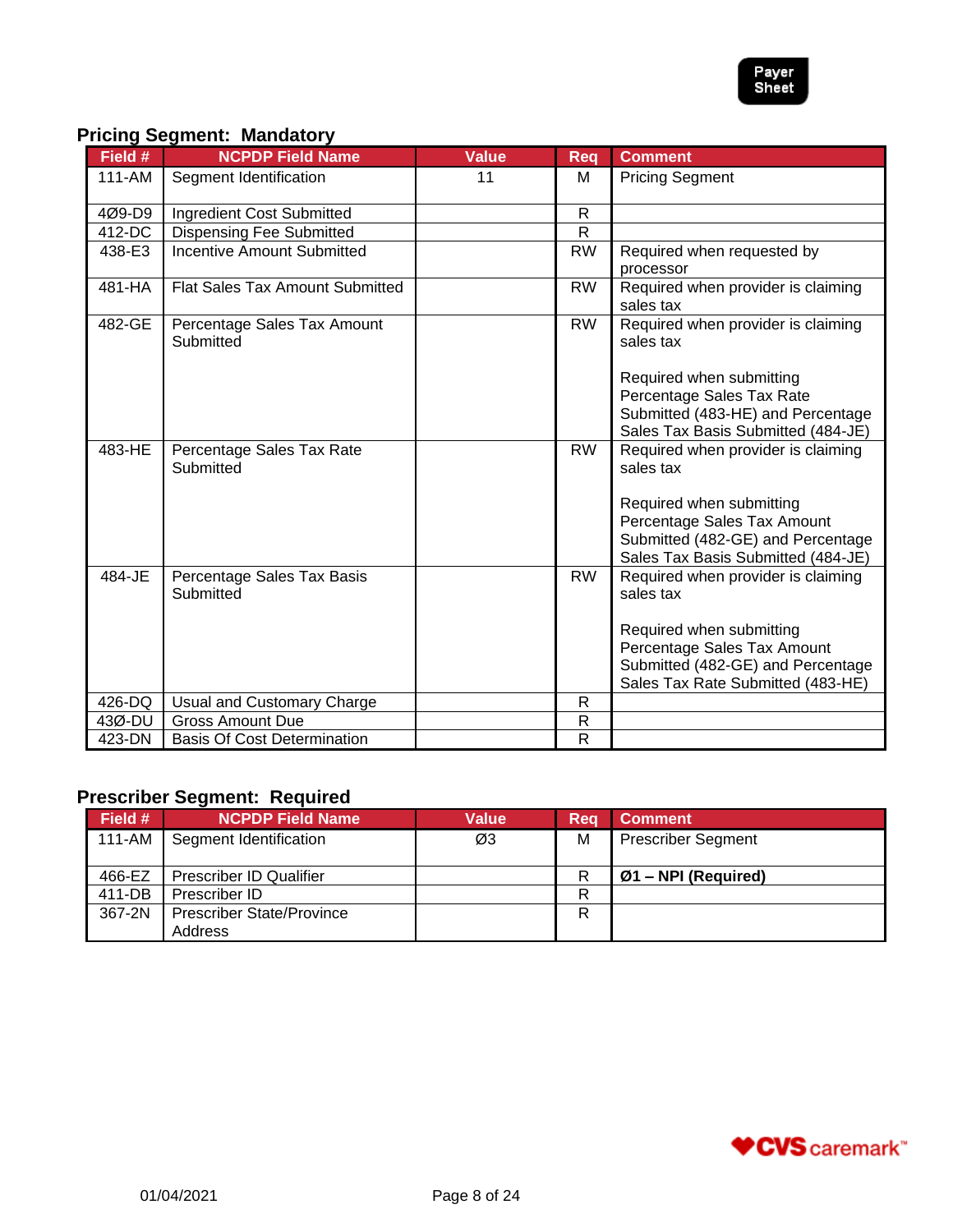

#### **Coordination of Benefits: Situational Required when Medicaid is billed as COB**

| Field #    | <b>NCPDP Field Name</b>                                              | Value     | Rea          | <b>Comment</b>                                                                                                                    |
|------------|----------------------------------------------------------------------|-----------|--------------|-----------------------------------------------------------------------------------------------------------------------------------|
| $111 - AM$ | Segment Identification                                               | Ø5        | м            | <b>Coordination of Benefits Segment</b>                                                                                           |
| 337-4C     | Coordination of Benefits/Other<br><b>Payments Count</b>              | Max of 9  | м            |                                                                                                                                   |
| 338-5C     | Other Payer Coverage Type                                            |           | M            |                                                                                                                                   |
| 339-6C     | Other Payer ID Qualifier                                             |           | $\mathsf{R}$ |                                                                                                                                   |
| 34Ø-7C     | Other Payer ID                                                       |           | $\mathsf{R}$ | Required when identification of the<br>Other Payer is necessary for<br>claim/encounter adjudication                               |
| 443-E8     | Other Payer Date                                                     |           | R.           | Required when identification of the<br>Other Payer Date is necessary for<br>claim/encounter adjudication -<br><b>CCYYMMDD</b>     |
| 471-5E     | Other Payer Reject Count                                             | Max of 5  | <b>RW</b>    | Required when Other Payer Reject<br>Code (472-6E) is used                                                                         |
| 472-6E     | Other Payer Reject Code                                              |           | <b>RW</b>    | Required when the other payer has<br>denied the payment for the billing,<br>designated with Other Coverage<br>Code $(308-C8) - 3$ |
| 353-NR     | <b>Other Payer-Patient</b><br><b>Responsibility Amount Count</b>     | Max of 25 | <b>RW</b>    | Required when Other Payer-Patient<br><b>Responsibility Amount Qualifier</b><br>(351-NP) is used                                   |
| 351-NP     | <b>Other Patient-Payer</b><br><b>Responsibility Amount Qualifier</b> |           | <b>RW</b>    | Required when Other Payer-Patient<br>Responsibility Amount (352-NQ) is<br>used                                                    |
| 352-NQ     | <b>Other Payer-Patient</b><br><b>Responsibility Amount</b>           |           | <b>RW</b>    | Required when necessary for patient<br>financial responsibility only                                                              |

#### **DUR/PPS Segment: Situational Required when DUR/PPS codes are submitted**

| Field # | <b>NCPDP Field Name</b>          | Value    | Rea       | <b>Comment</b>                                                                                                                                |
|---------|----------------------------------|----------|-----------|-----------------------------------------------------------------------------------------------------------------------------------------------|
| 111-AM  | Segment Identification           | Ø8       | м         | <b>DUR/PPS Segment</b>                                                                                                                        |
| 473-7E  | <b>DUR/PPS Code Counter</b>      | Max of 9 | R         |                                                                                                                                               |
| 439-E4  | Reason for Service Code          |          | <b>RW</b> | Required Vaccine Administration<br>billing. If populated, Professional<br>Service Code (44Ø-E5) must also be<br>transmitted                   |
| 44Ø-E5  | <b>Professional Service Code</b> |          | <b>RW</b> | Value of MA required for Vaccine<br>Administration billing transactions. MA<br>value must be in first occurrence of<br><b>DUR/PPS</b> segment |
| 441-E6  | <b>Result of Service Code</b>    |          | <b>RW</b> | Required when requested by<br>processor                                                                                                       |
| 474-8E  | DUR/PPS Level of Effort          |          | <b>RW</b> | Required when submitting<br>compound claims                                                                                                   |

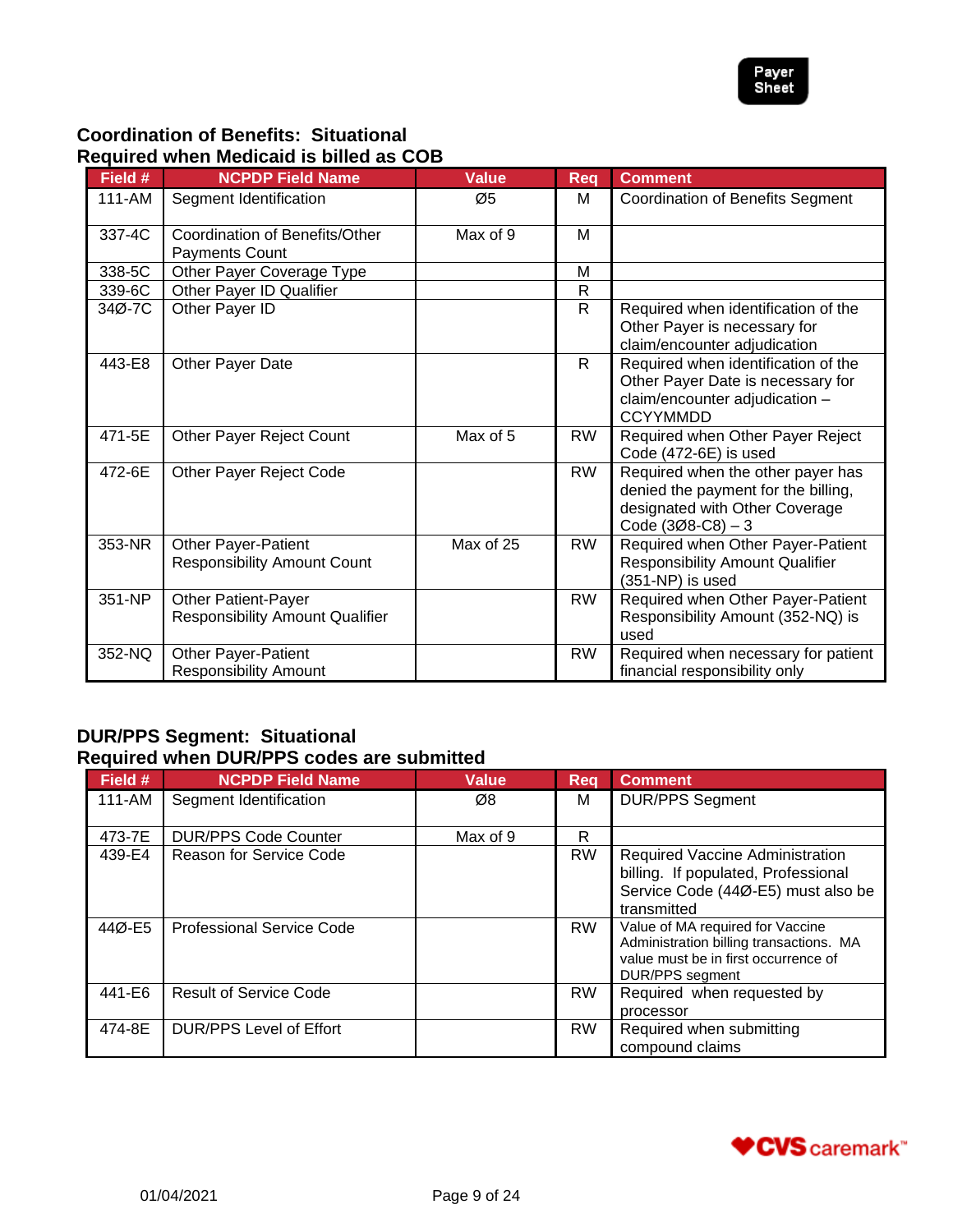

#### **Compound Segment: Situational Required when Multi Ingredient Compound is submitted**

| Field # | <b>NCPDP Field Name</b>                                   | <b>Value</b> | Req       | <b>Comment</b>                                                            |
|---------|-----------------------------------------------------------|--------------|-----------|---------------------------------------------------------------------------|
| 111-AM  | Segment Identification                                    | 1Ø           | м         | <b>Compound Segment</b>                                                   |
| 45Ø-EF  | Compound Dosage Form<br><b>Description Code</b>           |              | M         |                                                                           |
| 451-EG  | <b>Compound Dispensing Unit Form</b><br>Indicator         |              | M         |                                                                           |
| 447-EC  | <b>Compound Ingredient Component</b><br>Count             |              | M         | Maximum count of 25 ingredients                                           |
| 488-RE  | <b>Compound Product ID Qualifier</b>                      |              | М         |                                                                           |
| 489-TE  | <b>Compound Product ID</b>                                |              | М         |                                                                           |
| 448-ED  | <b>Compound Ingredient Quantity</b>                       |              | M         |                                                                           |
| 449-EE  | <b>Compound Ingredient Drug Cost</b>                      |              | R         | Required when requested by<br>processor                                   |
| 49Ø-UE  | Compound Ingredient Basis of<br><b>Cost Determination</b> |              | R         | Required when requested by<br>processor                                   |
| 362-2G  | <b>Compound Ingredient Modifier</b><br>Code Count         | Max of 1Ø    | <b>RW</b> | Required when Compound<br>Ingredient Modifier Code (363-2H) is<br>sent    |
| 363-2H  | <b>Compound Ingredient Modifier</b><br>Code               |              | <b>RW</b> | Required when necessary for<br>state/federal/regulatory agency<br>program |

#### **Clinical Segment: Situational Required when requested by plan**

| Field # | <b>NCPDP Field Name</b>  | <b>Value</b> | Rea | <b>Comment</b>                                                                           |
|---------|--------------------------|--------------|-----|------------------------------------------------------------------------------------------|
| 111-AM  | Segment Identification   | 13           | M   | <b>Clinical Segment</b>                                                                  |
| 491-VE  | Diagnosis Code Count     | Max of 5     | R   |                                                                                          |
| 492-WE  | Diagnosis Code Qualifier | Ø2           | R   | $Ø2$ – International Classification of<br>Diseases (ICD10)                               |
| 424-DO  | Diagnosis Code           |              | R   | Required for some State programs<br>or when necessary for plan benefit<br>administration |

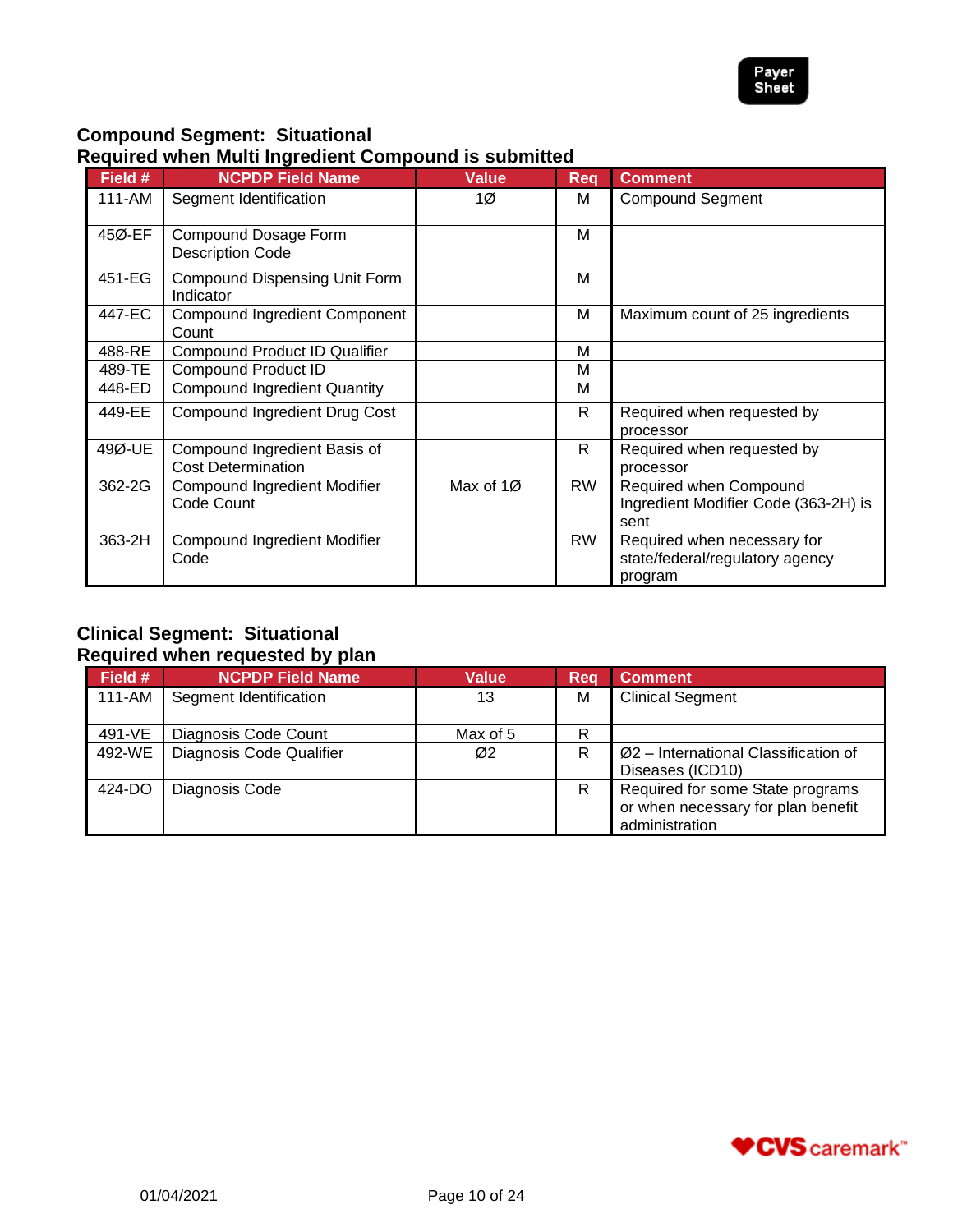

## <span id="page-10-0"></span>**PART 3: REVERSAL TRANSACTION**

#### **Transaction Header Segment: Mandatory**

| Field #    | <b>NCPDP Field Name</b>          | Value                                      | <b>Req</b> | <b>Comment</b>                                                                                                                                                                                                                |
|------------|----------------------------------|--------------------------------------------|------------|-------------------------------------------------------------------------------------------------------------------------------------------------------------------------------------------------------------------------------|
| 1Ø1-A1     | <b>BIN Number</b>                | 004336, 610591<br>012114, 013089<br>020396 | м          | The same value in the request billing                                                                                                                                                                                         |
| 1Ø2-A2     | Version/Release Number           | DØ                                         | M          |                                                                                                                                                                                                                               |
| $103 - A3$ | <b>Transaction Code</b>          | B <sub>2</sub>                             | M          |                                                                                                                                                                                                                               |
| $1Ø4-A4$   | <b>Processor Control Number</b>  |                                            | M          | The same value in the request billing                                                                                                                                                                                         |
| 1Ø9-A9     | <b>Transaction Count</b>         |                                            | M          | Up to four billing reversal                                                                                                                                                                                                   |
|            |                                  |                                            |            | transactions (B2) per transmission                                                                                                                                                                                            |
| 2Ø2-B2     | Service Provider ID Qualifier    | Ø1                                         | M          | $Ø1 - NPI$                                                                                                                                                                                                                    |
| 201-B1     | Service Provider ID              |                                            | м          | National Provider ID Number<br>assigned to the dispensing<br>pharmacy. The same value in the<br>request billing                                                                                                               |
| 4Ø1-D1     | Date of Service                  |                                            | M          | The same value in the request billing<br>- CCYYMMDD                                                                                                                                                                           |
| 11Ø-AK     | Software Vendor/Certification ID |                                            | M          | The Software Vendor/Certification ID<br>is the same for all BINs. Obtain your<br>certification ID from your software<br>vendor. Your Software<br>Vendor/Certification ID is 1Ø bytes<br>and should begin with the letter "D". |

### **Insurance Segment: Situational**

|           | -                       |              |           |                               |
|-----------|-------------------------|--------------|-----------|-------------------------------|
| Field $#$ | <b>NCPDP Field Name</b> | <b>Value</b> | Rea       | <b>Comment</b>                |
| 111-AM    | Segment Identification  | Ø4           | M         | Insurance Segment             |
| 3Ø2-C2    | Cardholder ID           |              | <b>RW</b> | Required when segment is sent |
| 3Ø1-C1    | Group ID                |              | <b>RW</b> | Required when segment is sent |

#### **Claim Segment: Mandatory**

| Field # | <b>NCPDP Field Name</b>               | <b>Value</b> | Req       | <b>Comment</b>                   |
|---------|---------------------------------------|--------------|-----------|----------------------------------|
| 111-AM  | Segment Identification                | Ø7           | M         | <b>Claim Segment</b>             |
|         |                                       |              |           |                                  |
| 455-EM  | Prescription/Service Reference        |              | M         | $1 - Rx$ Billing                 |
|         | <b>Number Qualifier</b>               |              |           |                                  |
| 4Ø2-D2  | <b>Prescription/Service Reference</b> |              | M         | Same value as in request billing |
|         | <b>Number</b>                         |              |           |                                  |
| 436-E1  | Product/Service ID Qualifier          |              | M         | Same value as in request billing |
| 407-D7  | Product/Service ID                    |              | M         | Same value as in request billing |
| 4Ø3-D3  | Fill Number                           |              | R         | Same value as in request billing |
| 3Ø8-C8  | <b>Other Coverage Code</b>            |              | <b>RW</b> | Same value as in request billing |

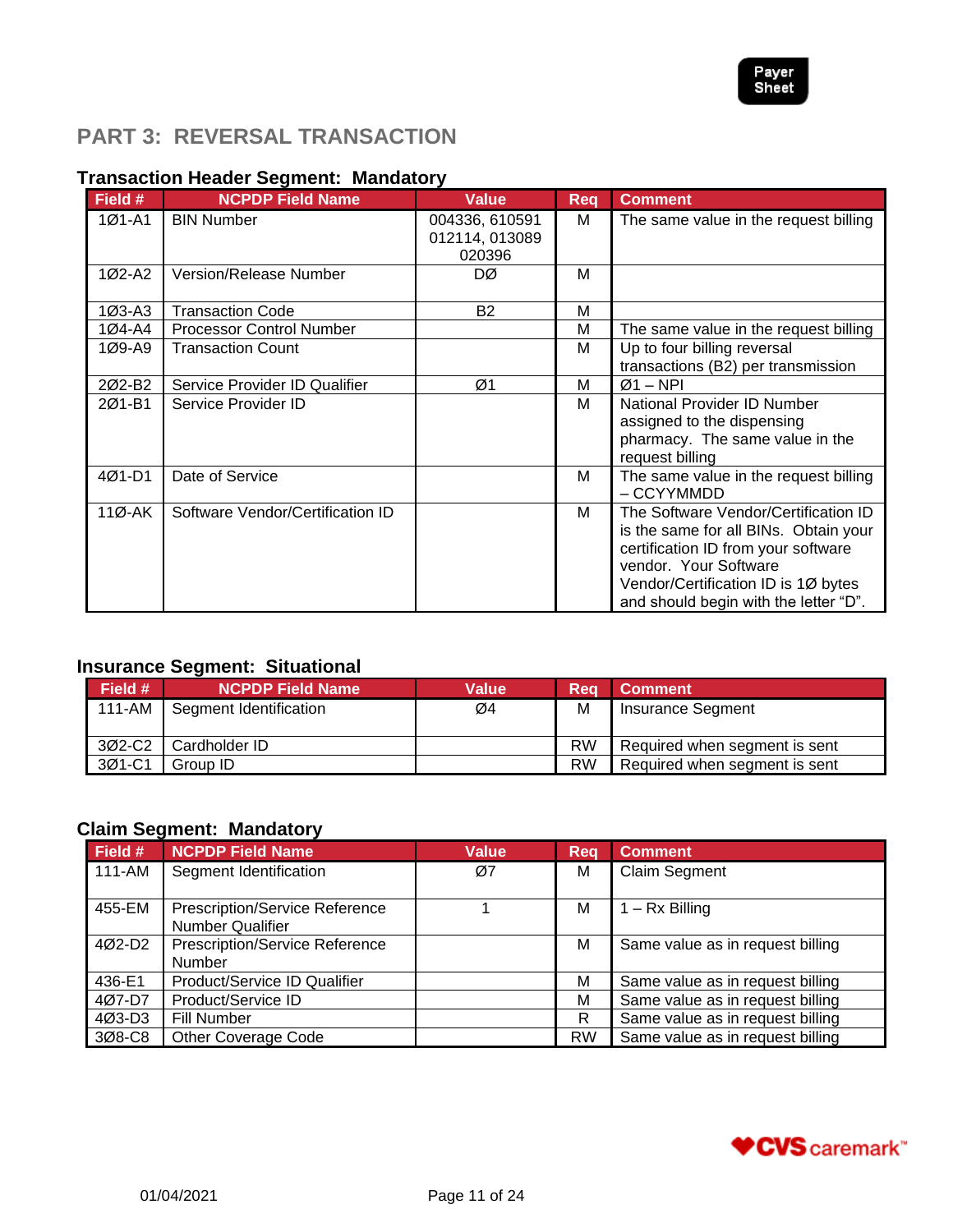

## <span id="page-11-0"></span>**PART 4: PAID (OR DUPLICATE OF PAID) RESPONSE**

#### **Transaction Header Segment: Mandatory**

| Field #    | <b>NCPDP Field Name</b>       | <b>Value</b> | Rea | <b>Comment</b>                                        |
|------------|-------------------------------|--------------|-----|-------------------------------------------------------|
| 1Ø2-A2     | Version/Release Number        | DØ           | M   | NCPDP vD.Ø                                            |
| $103 - A3$ | <b>Transaction Code</b>       |              | M   | Same value as in request billing -<br><b>B1</b>       |
| $109 - A9$ | <b>Transaction Count</b>      |              | M   | Same value as in request billing                      |
| 5Ø1-F1     | <b>Header Response Status</b> | А            | М   |                                                       |
| 202-B2     | Service Provider ID Qualifier |              | M   | Same value as in request billing                      |
| 201-B1     | Service Provider ID           |              | M   | Same value as in request billing                      |
| $401 - D1$ | Date of Service               |              | M   | Same value as in request billing -<br><b>CCYYMMDD</b> |

#### **Response Message Segment: Situational**

| Field # | <b>NCPDP Field Name</b> | <b>Value</b> | Rea       | <b>Comment</b>                                              |
|---------|-------------------------|--------------|-----------|-------------------------------------------------------------|
| 111-AM  | Segment Identification  | 2Ø           | M         | Response Message Segment                                    |
| 5Ø4-F4  | Message                 |              | <b>RW</b> | Required when text is needed for<br>clarification or detail |

#### **Response Insurance Segment: Situational**

| Field # | <b>NCPDP Field Name</b>  | Value | <b>Req</b> | <b>Comment</b>                                                 |
|---------|--------------------------|-------|------------|----------------------------------------------------------------|
| 111-AM  | Segment Identification   | 25    | M          | Response Insurance Segment                                     |
| 3Ø1-C1  | Group ID                 |       | <b>RW</b>  | This field may contain the Group ID<br>echoed from the request |
| 545-2F  | Network Reimbursement Id |       | <b>RW</b>  | Returned if known                                              |

#### **Response Patient Segment: Required**

| Field #    | <b>NCPDP Field Name</b>   | <b>Value</b> | Rea       | <b>Comment</b>                                            |
|------------|---------------------------|--------------|-----------|-----------------------------------------------------------|
| $111 - AM$ | Segment Identification    | 29           | M         | Response Insurance Segment                                |
| $31Ø-CA$   | <b>Patient First Name</b> |              | <b>RW</b> | Required when needed to clarify<br>eligibility            |
| 311-CB     | <b>Patient Last Name</b>  |              | <b>RW</b> | Required when needed to clarify<br>eligibility            |
| 3Ø4-C4     | Date of Birth             |              | <b>RW</b> | Required when needed to clarify<br>eligibility - CCYYMMDD |

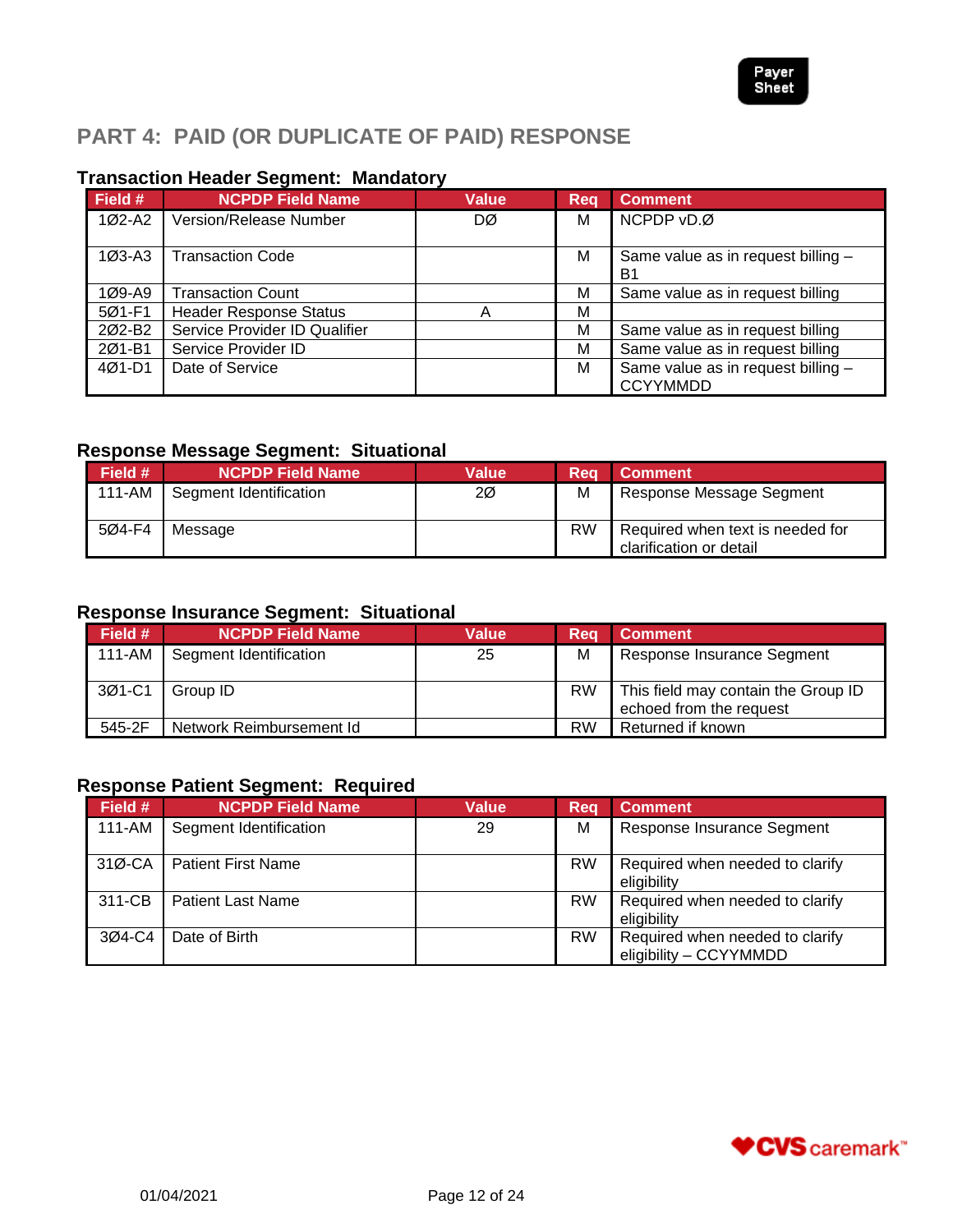

#### **Response Status Segment: Mandatory**

| Field # | <b>NCPDP Field Name</b>            | <b>Value</b> | <b>Req</b> | <b>Comment</b>                       |
|---------|------------------------------------|--------------|------------|--------------------------------------|
| 111-AM  | Segment Identification             | 21           | м          | <b>Response Status Segment</b>       |
| 112-AN  | <b>Transaction Response Status</b> |              | м          | $\overline{P}$ – Paid                |
|         |                                    |              |            | D - Duplicate of Paid                |
| 5Ø3-F3  | <b>Authorization Number</b>        |              | <b>RW</b>  | Required when needed to identify     |
|         |                                    |              |            | the transaction                      |
| 13Ø-UF  | Additional Message Information     | Max of 25    | <b>RW</b>  | Required when Additional Message     |
|         | Count                              |              |            | Information (526-FQ) is used         |
| 132-UH  | Additional Message Information     |              | <b>RW</b>  | Required when Additional Message     |
|         | Qualifier                          |              |            | Information (526-FQ) is used         |
| 526-FQ  | Additional Message Information     |              | <b>RW</b>  | Required when additional text is     |
|         |                                    |              |            | needed for clarification or detail   |
| 131-UG  | Additional Message Information     |              | <b>RW</b>  | Required when Additional Message     |
|         | Continuity                         |              |            | Information (526-FQ) is used,        |
|         |                                    |              |            | another populated repetition of      |
|         |                                    |              |            | Additional Message Information       |
|         |                                    |              |            | (526-FQ) follows it, and the text of |
|         |                                    |              |            | the following message is a           |
|         |                                    |              |            | continuation of the current          |
| 549-7F  | Help Desk Phone Number             |              | <b>RW</b>  | Required when Help Desk Phone        |
|         | Qualifier                          |              |            | Number (55Ø-8F) is used              |
| 55Ø-8F  | Help Desk Phone Number             |              | <b>RW</b>  | Required when needed to provide a    |
|         |                                    |              |            | support telephone number to the      |
|         |                                    |              |            | receiver                             |

#### **Response Claim Segment: Mandatory**

| Field # | <b>NCPDP Field Name</b>                                          | Value | Reg | <b>Comment</b>                |
|---------|------------------------------------------------------------------|-------|-----|-------------------------------|
| 111-AM  | Segment Identification                                           | 22    | M   | <b>Response Claim Segment</b> |
| 455-EM  | <b>Prescription/Service Reference</b><br><b>Number Qualifier</b> |       | M   | $1 - Rx$ Billing              |
| 4Ø2-D2  | <b>Prescription/Service Reference</b><br>Number                  |       | M   | <b>Rx Number</b>              |

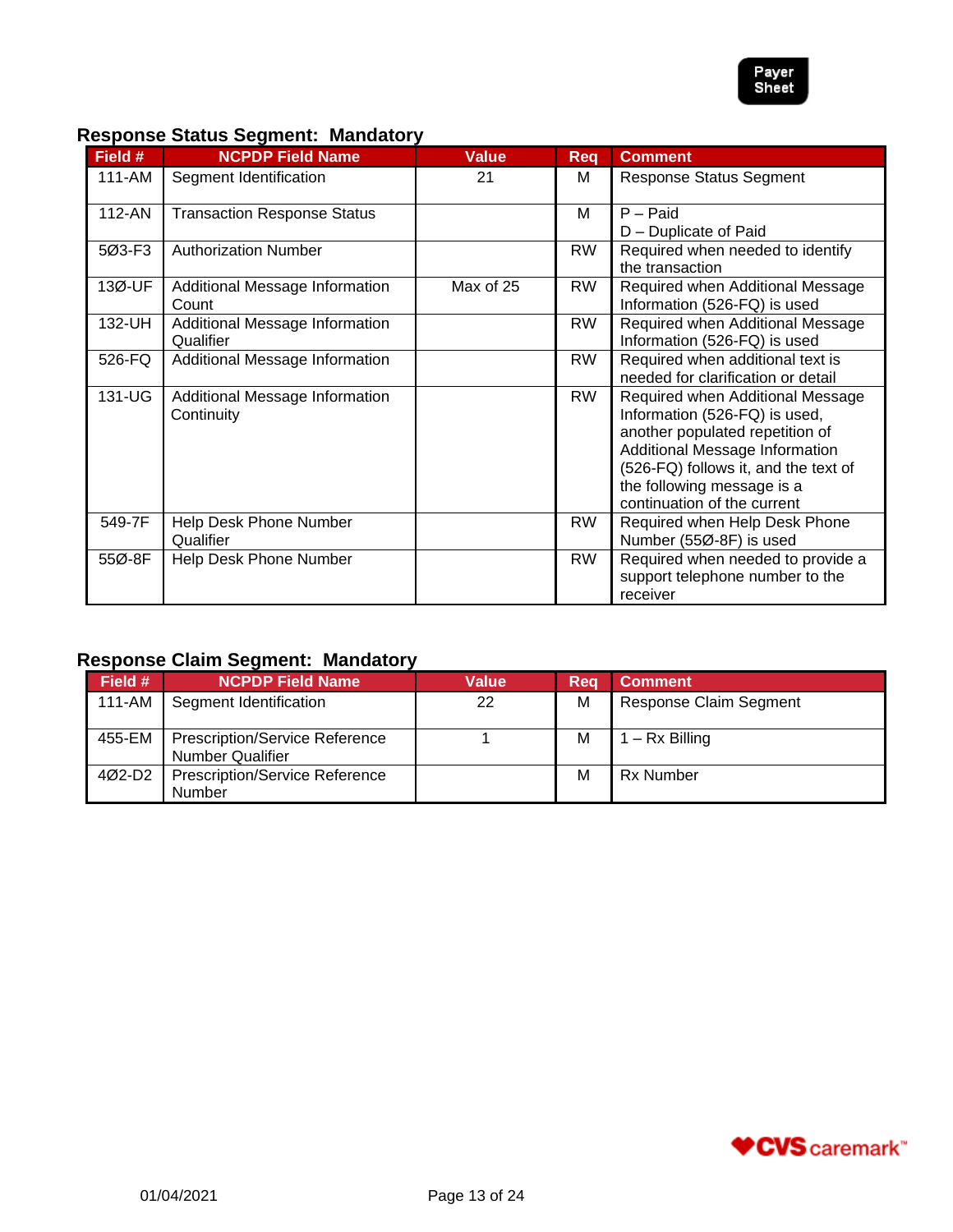

## **Response Pricing Segment: Mandatory**

| Field # | <b>NCPDP Field Name</b>                        | <b>Value</b> | Req          | <b>Comment</b>                                                                                                                                                                                                       |
|---------|------------------------------------------------|--------------|--------------|----------------------------------------------------------------------------------------------------------------------------------------------------------------------------------------------------------------------|
| 111-AM  | Segment Identification                         | 23           | м            | <b>Response Pricing Segment</b>                                                                                                                                                                                      |
| 5Ø5-F5  | <b>Patient Pay Amount</b>                      |              | $\mathsf{R}$ | This data element will be returned on<br>all paid claims                                                                                                                                                             |
| 5Ø6-F6  | <b>Ingredient Cost Paid</b>                    |              | $\mathsf{R}$ | This data element will be returned on<br>all paid claims                                                                                                                                                             |
| 5Ø7-F7  | <b>Dispensing Fee Paid</b>                     |              | <b>RW</b>    | This data element will be returned on<br>all paid claims                                                                                                                                                             |
| 557-AV  | Tax Exempt Indicator                           |              | <b>RW</b>    | Required when the sender (health<br>plan) and/or patient is tax exempt<br>and exemption applies to this billing                                                                                                      |
| 558-AW  | Flat Sales Tax Amount Paid                     |              | <b>RW</b>    | Required when Flat Sales Tax<br>Amount Submitted (48Ø-HA) is<br>greater than zero $(\emptyset)$ or if the Flat<br>Sales Tax Amount Paid (558-AW) is<br>used to arrive at the final<br>reimbursement                  |
| 559-AX  | Percentage Sales Tax Amount<br>Paid            |              | <b>RW</b>    | Tax dollar amount paid to pharmacy                                                                                                                                                                                   |
| 56Ø-AY  | Percentage Sales Tax Rate Paid                 |              | <b>RW</b>    | Rate used to calculate Percentage<br>Sales Amount Paid                                                                                                                                                               |
| 561-AZ  | Percentage Sales Tax Basis Paid                |              | <b>RW</b>    | Code indicating basis of dollars used<br>in calculating tax in the final paid<br>claim                                                                                                                               |
| 521-FL  | <b>Incentive Amount Paid</b>                   |              | <b>RW</b>    | Required when Incentive Amount<br>Submitted (438-E3) is greater than<br>zero $(\emptyset)$                                                                                                                           |
| 563-J2  | <b>Other Amount Paid Count</b>                 | Max of 3     | <b>RW</b>    | Required when Other Amount Paid<br>(565-J4) is used                                                                                                                                                                  |
| 564-J3  | <b>Other Amount Paid Qualifier</b>             |              | <b>RW</b>    | Required when Other Amount Paid<br>(565-J4) is used                                                                                                                                                                  |
| 565-J4  | Other Amount Paid                              |              | <b>RW</b>    | Required when Other Amount<br>Claimed Submitted (48Ø-H9) is<br>greater than zero $(\emptyset)$                                                                                                                       |
| 566-J5  | Other Payer Amount Recognized                  |              | <b>RW</b>    | Required when Other Payer Amount<br>Paid (431-DV) is greater than zero<br>$(\varnothing)$                                                                                                                            |
| 5Ø9-F9  | <b>Total Amount Paid</b>                       |              | R            |                                                                                                                                                                                                                      |
| 522-FM  | <b>Basis of Reimbursement</b><br>Determination |              | <b>RW</b>    | Required when Ingredient Cost Paid<br>(506-F6) is greater than zero                                                                                                                                                  |
| 523-FN  | Amount Attributed To Sales Tax                 |              | <b>RW</b>    | Required when Patient Pay Amount<br>(5Ø5-F5) includes sales tax that is<br>the financial responsibility of the<br>member but is not also included in<br>any of the other fields that add up to<br>Patient Pay Amount |
| 512-FC  | <b>Accumulated Deductible Amount</b>           |              | <b>RW</b>    | Returned if known                                                                                                                                                                                                    |
| 513-FD  | Remaining Deductible Amount                    |              | <b>RW</b>    | Returned if known                                                                                                                                                                                                    |
| 514-FE  | Remaining Benefit Amount                       |              | <b>RW</b>    | Returned if known                                                                                                                                                                                                    |
| 517-FH  | Amount Applied to Periodic<br>Deductible       |              | <b>RW</b>    | Required when Patient Pay Amount<br>(5Ø5-F5) includes deductible                                                                                                                                                     |
|         |                                                |              |              |                                                                                                                                                                                                                      |

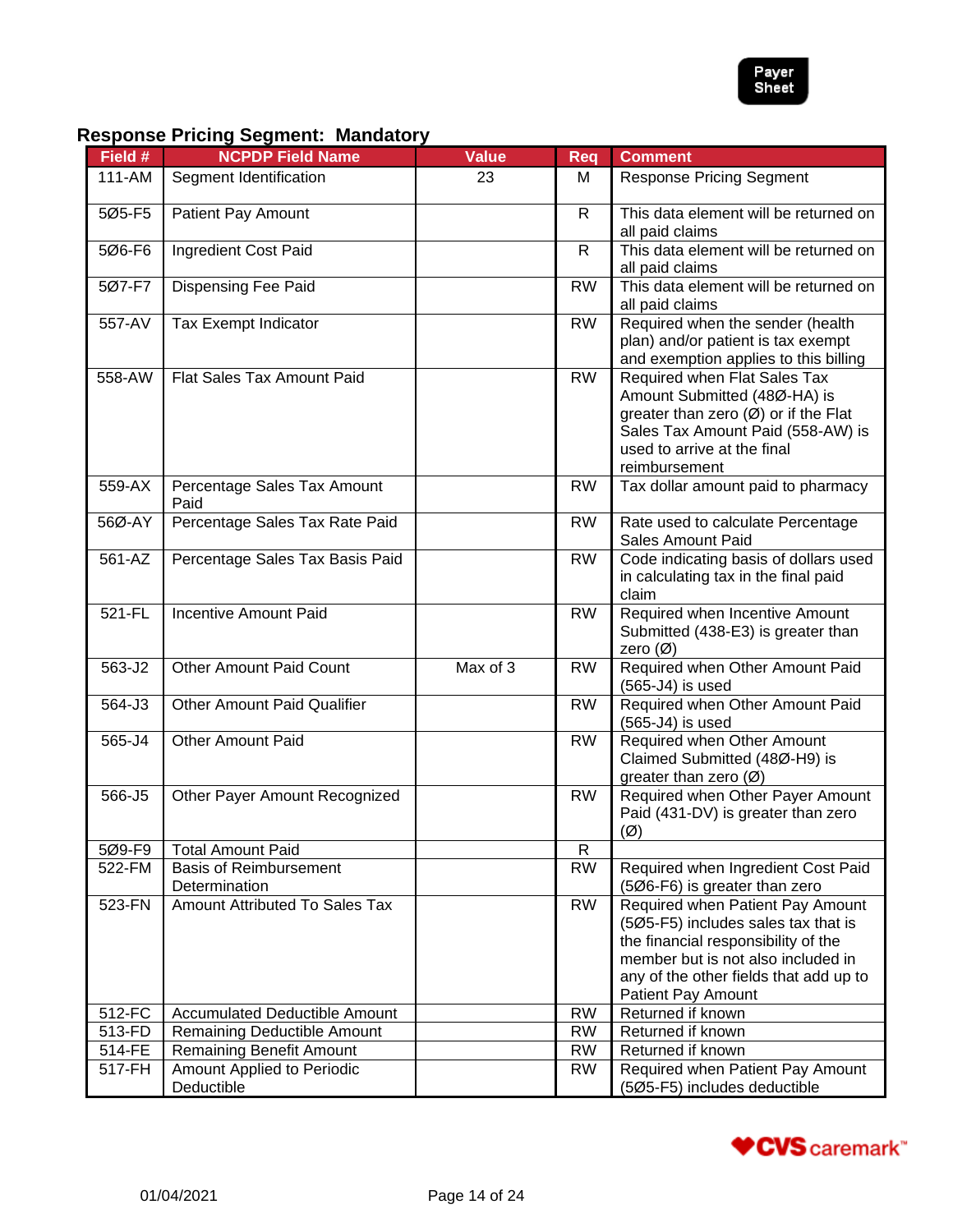

### **Response Pricing Segment: Mandatory (Cont.)**

| Field # | <b>NCPDP Field Name</b>                                    | Value | Reg       | <b>Comment</b>                                                                                           |
|---------|------------------------------------------------------------|-------|-----------|----------------------------------------------------------------------------------------------------------|
| 518-FI  | Amount of Copay                                            |       | <b>RW</b> | Required when Patient Pay Amount<br>(5Ø5-F5) includes copay as patient<br>financial responsibility       |
| 52Ø-FK  | <b>Amount Exceeding Periodic</b><br><b>Benefit Maximum</b> |       | <b>RW</b> | Required when Patient Pay Amount<br>(5Ø5-F5) includes amount exceeding<br>periodic benefit maximum       |
| 572-4U  | Amount of Coinsurance                                      |       | <b>RW</b> | Required when Patient Pay Amount<br>(5Ø5-F5) includes coinsurance as<br>patient financial responsibility |

## **Response DUR/PPS Segment: Situational**

| Field #    | <b>NCPDP Field Name</b>            | <b>Value</b> | <b>Req</b> | <b>Comment</b>                                                                                      |
|------------|------------------------------------|--------------|------------|-----------------------------------------------------------------------------------------------------|
| $111 - AM$ | Segment Identification             | 24           | м          | Response DUR/PPS Segment                                                                            |
| 567-J6     | DUR / PPS Response Code<br>Counter |              | <b>RW</b>  | Required when Reason for Service<br>Code (439-E4) is used                                           |
| 439-E4     | <b>Reason for Service Code</b>     |              | <b>RW</b>  | Required when utilization conflict is<br>detected                                                   |
| 528-FS     | <b>Clinical Significance Code</b>  |              | <b>RW</b>  | Required when needed to supply<br>additional information for the<br>utilization conflict            |
| 529-FT     | Other Pharmacy Indicator           |              | <b>RW</b>  | Required when needed to supply<br>additional information for the<br>utilization conflict            |
| 53Ø-FU     | <b>Previous Date of Fill</b>       |              | <b>RW</b>  | Required when needed to supply<br>additional information for the<br>utilization conflict - CCYYMMDD |
| 531-FV     | <b>Quantity of Previous Fill</b>   |              | <b>RW</b>  | Required when needed to supply<br>additional information for the<br>utilization conflict            |
| 532-FW     | Database Indicator                 |              | <b>RW</b>  | Required when needed to supply<br>additional information for the<br>utilization conflict            |
| 533-FX     | <b>Other Prescriber Indicator</b>  |              | <b>RW</b>  | Required when needed to supply<br>additional information for the<br>utilization conflict            |
| 544-FY     | <b>DUR Free Text Message</b>       |              | <b>RW</b>  | Required when needed to supply<br>additional information for the<br>utilization conflict            |
| 57Ø-NS     | <b>DUR Additional Text</b>         |              | <b>RW</b>  | Required when needed to supply<br>additional information for the<br>utilization conflict            |

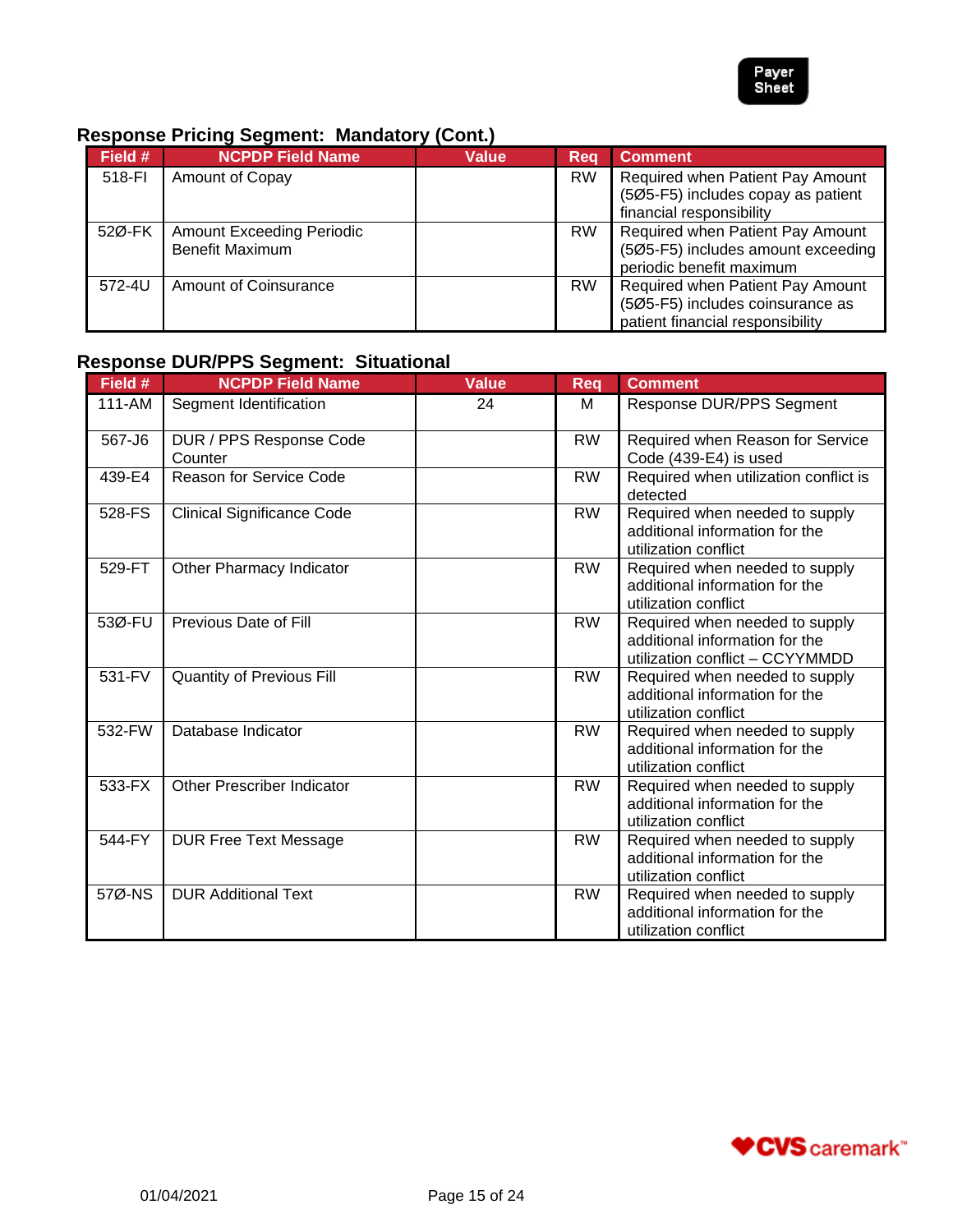

| Field # | <b>NCPDP Field Name</b>                  | <b>Value</b> | <b>Req</b> | <b>Comment</b>                                                                                                                 |  |
|---------|------------------------------------------|--------------|------------|--------------------------------------------------------------------------------------------------------------------------------|--|
| 111-AM  | Segment Identification                   | 28           | M          | <b>Response Coordination of Benefits</b><br>Segment                                                                            |  |
| 355-NT  | Other Payer ID Count                     | Max of 3     | м          |                                                                                                                                |  |
| 338-5C  | Other Payer Coverage Type                |              | M          |                                                                                                                                |  |
| 339-6C  | Other Payer ID Qualifier                 |              | <b>RW</b>  | Required when Other Payer ID<br>$(34\emptyset - 7C)$ is used                                                                   |  |
| 34Ø-7C  | Other Payer ID                           |              | <b>RW</b>  | Required when other insurance<br>information is available for<br>coordination of benefits                                      |  |
| 991-MH  | Other Payer Processor Control<br>Number  |              | <b>RW</b>  | Required when other insurance<br>information is available for<br>coordination of benefits                                      |  |
| 356-NU  | Other Payer Cardholder ID                |              | <b>RW</b>  | Required when other insurance<br>information is available for<br>coordination of benefits                                      |  |
| 992-MJ  | Other Payer Group ID                     |              | <b>RW</b>  | Required when other insurance<br>information is available for<br>coordination of benefits                                      |  |
| 142-UV  | Other Payer Person Code                  |              | <b>RW</b>  | Required when needed to uniquely<br>identify the family members within<br>the Cardholder ID, as assigned by<br>the other payer |  |
| 127-UB  | Other Payer Help Desk Phone<br>Number    |              | <b>RW</b>  | Required when needed to provide a<br>support telephone number of the<br>other payer to the receiver                            |  |
| 143-UW  | Other Payer Patient Relationship<br>Code |              | <b>RW</b>  | Required when needed to uniquely<br>identify the family members within<br>the Cardholder ID, as assigned by<br>the other payer |  |

#### **Response Coordination of Benefits Segment: Situational**

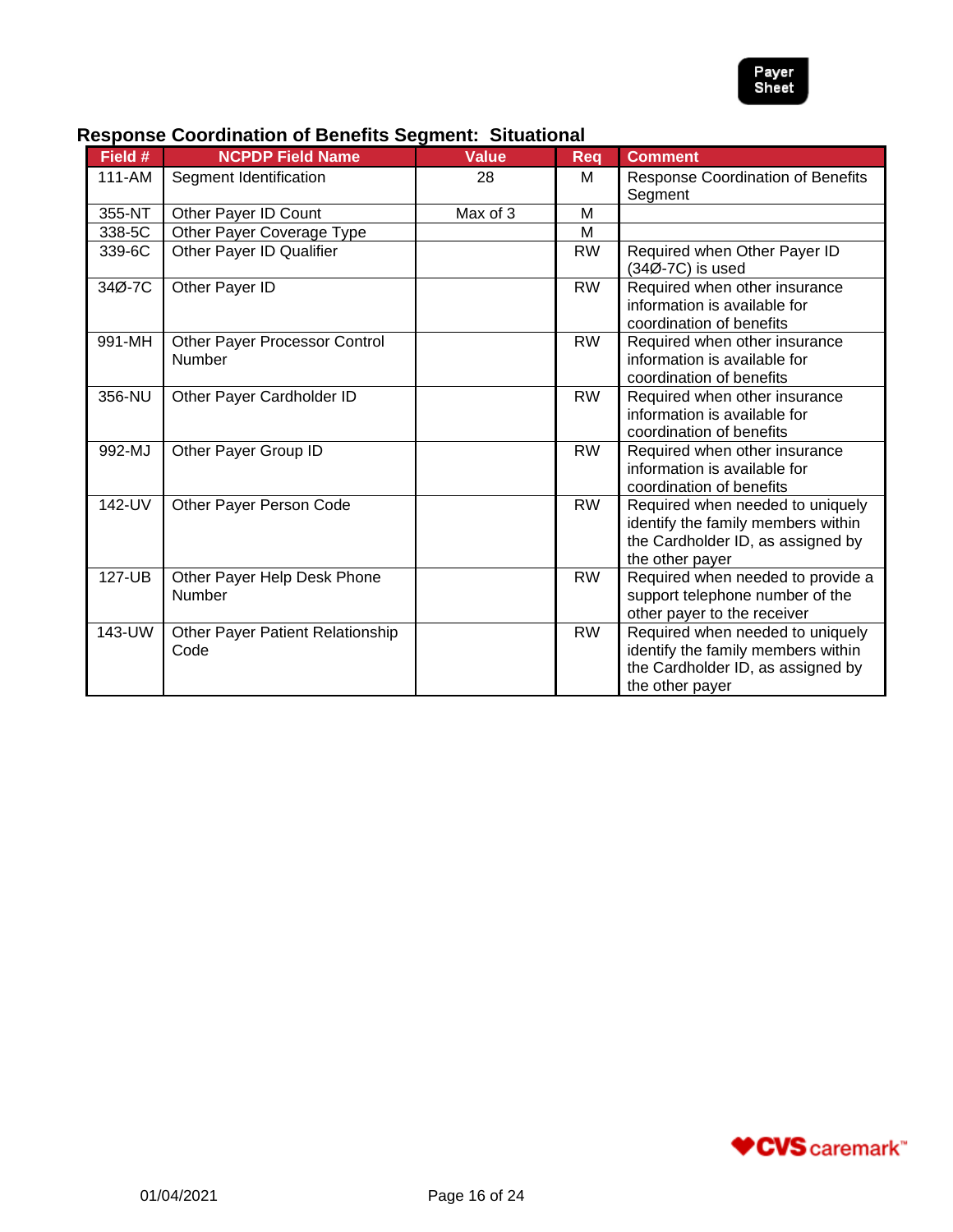

## <span id="page-16-0"></span>**PART 5: REJECT RESPONSE**

#### **Transaction Header Segment: Mandatory**

| Field #    | <b>NCPDP Field Name</b>       | <b>Value</b> | <b>Reg</b> | <b>Comment</b>                     |
|------------|-------------------------------|--------------|------------|------------------------------------|
| 1Ø2-A2     | Version/Release Number        | DØ           | м          | NCPDP vD.Ø                         |
| $103 - A3$ | <b>Transaction Code</b>       |              | м          | <b>Billing Transaction</b>         |
|            |                               |              |            | Same value as in request billing   |
|            |                               |              |            | B1                                 |
| 1Ø9-A9     | <b>Transaction Count</b>      |              | м          | Same value as in request billing   |
| 5Ø1-F1     | <b>Header Response Status</b> | А            | м          |                                    |
| 202-B2     | Service Provider ID Qualifier |              | м          | Same value as in request billing   |
| 2Ø1-B1     | Service Provider ID           |              | м          | Same value as in request billing   |
| 4Ø1-D1     | Date of Service               |              | м          | Same value as in request billing - |
|            |                               |              |            | <b>CCYYMMDD</b>                    |

## **Response Message Segment: Situational**

| Field # | <b>NCPDP Field Name</b> | Value | Rea | <b>Comment</b>           |
|---------|-------------------------|-------|-----|--------------------------|
|         |                         |       |     |                          |
| 111-AM  | Segment Identification  | 2Ø    | M   | Response Message Segment |
| 5Ø4-F4  | Message                 |       |     |                          |

#### **Response Insurance Segment: Situational**

| Field # | <b>NCPDP Field Name</b> | Value | Rea | <b>Comment</b>                                                 |
|---------|-------------------------|-------|-----|----------------------------------------------------------------|
| 111-AM  | Segment Identification  | 25    | M   | Response Insurance Segment                                     |
| 3Ø1-C1  | Group ID                |       |     | This field may contain the Group ID<br>echoed from the request |

#### **Response Patient Segment: Mandatory**

| Field #    | <b>NCPDP Field Name</b>   | Value | Reg       | <b>Comment</b>                                            |
|------------|---------------------------|-------|-----------|-----------------------------------------------------------|
| $111 - AM$ | Segment Identification    | 29    | М         | <b>Response Patient Segment</b>                           |
| $31Ø-CA$   | <b>Patient First Name</b> |       | <b>RW</b> | Required when needed to clarify<br>eligibility            |
| 311-CB     | <b>Patient Last Name</b>  |       | <b>RW</b> | Required when needed to clarify<br>eligibility            |
| 3Ø4-C4     | Date of Birth             |       | <b>RW</b> | Required when needed to clarify<br>eligibility - CCYYMMDD |

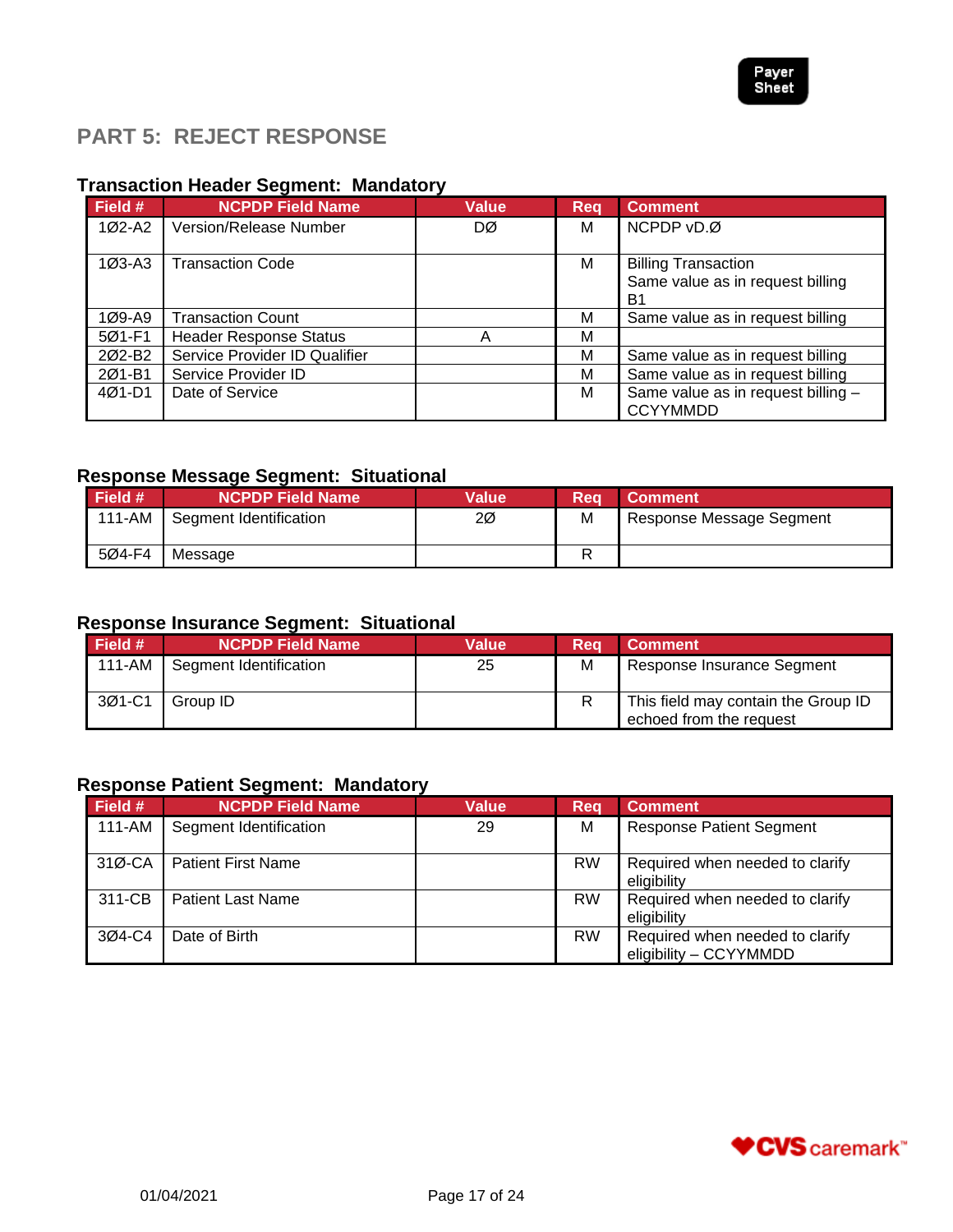

#### **Response Status Segment: Mandatory**

| Field # | <b>NCPDP Field Name</b>                      | <b>Value</b> | <b>Reg</b>   | <b>Comment</b>                                                                                                                                                                                                                              |
|---------|----------------------------------------------|--------------|--------------|---------------------------------------------------------------------------------------------------------------------------------------------------------------------------------------------------------------------------------------------|
| 111-AM  | Segment Identification                       | 21           | M            | <b>Response Status Segment</b>                                                                                                                                                                                                              |
| 112-AN  | <b>Transaction Response Status</b>           |              | M            | $R - Reject$                                                                                                                                                                                                                                |
| 5Ø3-F3  | <b>Authorization Number</b>                  |              | <b>RW</b>    | Required when needed to identify<br>transaction                                                                                                                                                                                             |
| 51Ø-FA  | <b>Reject Count</b>                          | Max of 5     | R            |                                                                                                                                                                                                                                             |
| 511-FB  | <b>Reject Code</b>                           |              | $\mathsf{R}$ |                                                                                                                                                                                                                                             |
| 546-4F  | Reject Field Occurrence Indicator            |              | <b>RW</b>    | Required when a repeating field is in<br>error, to identify repeating field<br>occurrence                                                                                                                                                   |
| 13Ø-UF  | Additional Message Information<br>Count      | Max of 25    | <b>RW</b>    | Required when Additional Message<br>Information (526-FQ) is used                                                                                                                                                                            |
| 132-UH  | Additional Message Information<br>Qualifier  |              | <b>RW</b>    | Required when Additional Message<br>Information (526-FQ) is used                                                                                                                                                                            |
| 526-FQ  | Additional Message Information               |              | <b>RW</b>    | Required when additional text is<br>needed for clarification or detail                                                                                                                                                                      |
| 131-UG  | Additional Message Information<br>Continuity |              | <b>RW</b>    | Required when Additional Message<br>Information (526-FQ) is used,<br>another populated repetition of<br>Additional Message Information<br>(526-FQ) follows it, and the text of<br>the following message is a<br>continuation of the current |
| 549-7F  | Help Desk Phone Number<br>Qualifier          |              | <b>RW</b>    | Required when Help Desk Phone<br>Number (55Ø-8F) is used                                                                                                                                                                                    |
| 55Ø-8F  | Help Desk Phone Number                       |              | <b>RW</b>    | Required when needed to provide a<br>support telephone number to the<br>receiver                                                                                                                                                            |

#### **Response Claim Segment: Mandatory**

| Field # | <b>NCPDP Field Name</b>                                          | Value | Reg | <b>Comment</b>         |
|---------|------------------------------------------------------------------|-------|-----|------------------------|
| 111-AM  | Segment Identification                                           | 22    | M   | Response Claim Segment |
| 455-EM  | <b>Prescription/Service Reference</b><br><b>Number Qualifier</b> |       | м   | – Rx Billing           |
| 4Ø2-D2  | <b>Prescription/Service Reference</b><br>Number                  |       | M   | <b>Rx Number</b>       |

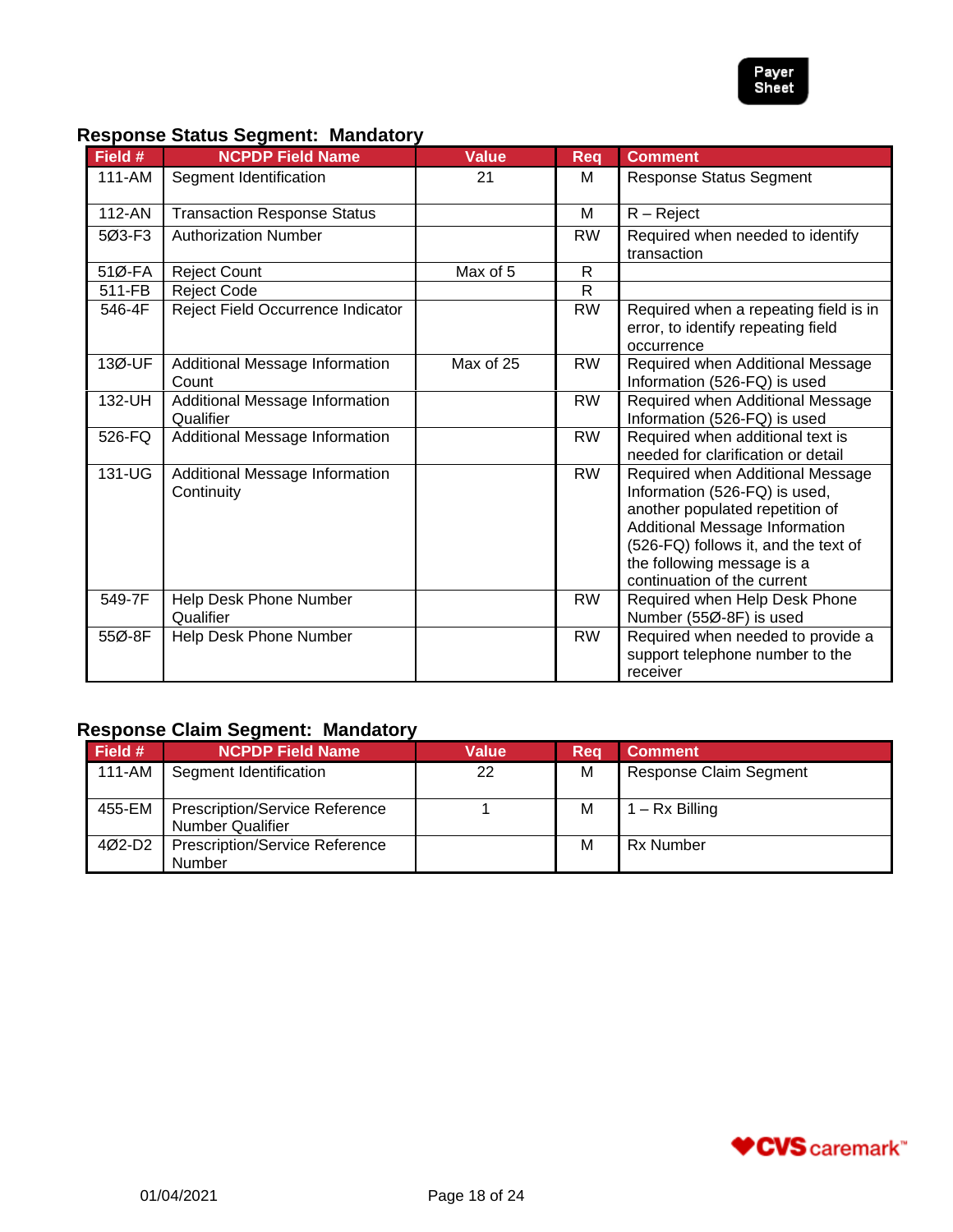

### **Response DUR/PPS Segment: Situational**

| Field # | <b>NCPDP Field Name</b>                 | <b>Value</b> | Req       | <b>Comment</b>                                                                                      |
|---------|-----------------------------------------|--------------|-----------|-----------------------------------------------------------------------------------------------------|
| 111-AM  | Segment Identification                  | 24           | м         | Response DUR/PPS Segment                                                                            |
| 567-J6  | <b>DUR/PPS Response Code</b><br>Counter | Max of 9     | <b>RW</b> | Required when Reason for Service<br>Code (439-E4) is used                                           |
| 439-E4  | Reason for Service Code                 |              | <b>RW</b> | Required when utilization conflict is<br>detected                                                   |
| 528-FS  | <b>Clinical Significance Code</b>       |              | <b>RW</b> | Required when needed to supply<br>additional information for the<br>utilization conflict            |
| 529-FT  | Other Pharmacy Indicator                |              | <b>RW</b> | Required when needed to supply<br>additional information for the<br>utilization conflict            |
| 53Ø-FU  | Previous Date of Fill                   |              | <b>RW</b> | Required when needed to supply<br>additional information for the<br>utilization conflict - CCYYMMDD |
| 531-FV  | <b>Quantity of Previous Fill</b>        |              | <b>RW</b> | Required when Previous Date of Fill<br>(53Ø-FU) is used                                             |
| 532-FW  | Database Indicator                      |              | <b>RW</b> | Required when needed to supply<br>additional information for the<br>utilization conflict            |
| 533-FX  | <b>Other Prescriber Indicator</b>       |              | <b>RW</b> | Required when needed to supply<br>additional information for the<br>utilization conflict            |
| 544-FY  | <b>DUR Free Text Message</b>            |              | <b>RW</b> | Required when needed to supply<br>additional information for the<br>utilization conflict            |
| 57Ø-NS  | <b>DUR Additional Text</b>              |              | <b>RW</b> | Required when Reason for Service<br>Code (439-E4) is used                                           |

## **Response Prior Authorization Segment: Situational**

| Field # | <b>NCPDP Field Name</b>      | Value | Rea       | <b>Comment</b>                      |
|---------|------------------------------|-------|-----------|-------------------------------------|
| 111-AM  | Segment Identification       | 26    | м         | <b>Response Prior Authorization</b> |
|         |                              |       |           | Seament                             |
| 498-PY  | Prior Authorization Number - |       | <b>RW</b> | Required when the receiver must     |
|         | Assigned                     |       |           | submit this Prior Authorization     |
|         |                              |       |           | Number in order to receive payment  |
|         |                              |       |           | for the claim                       |

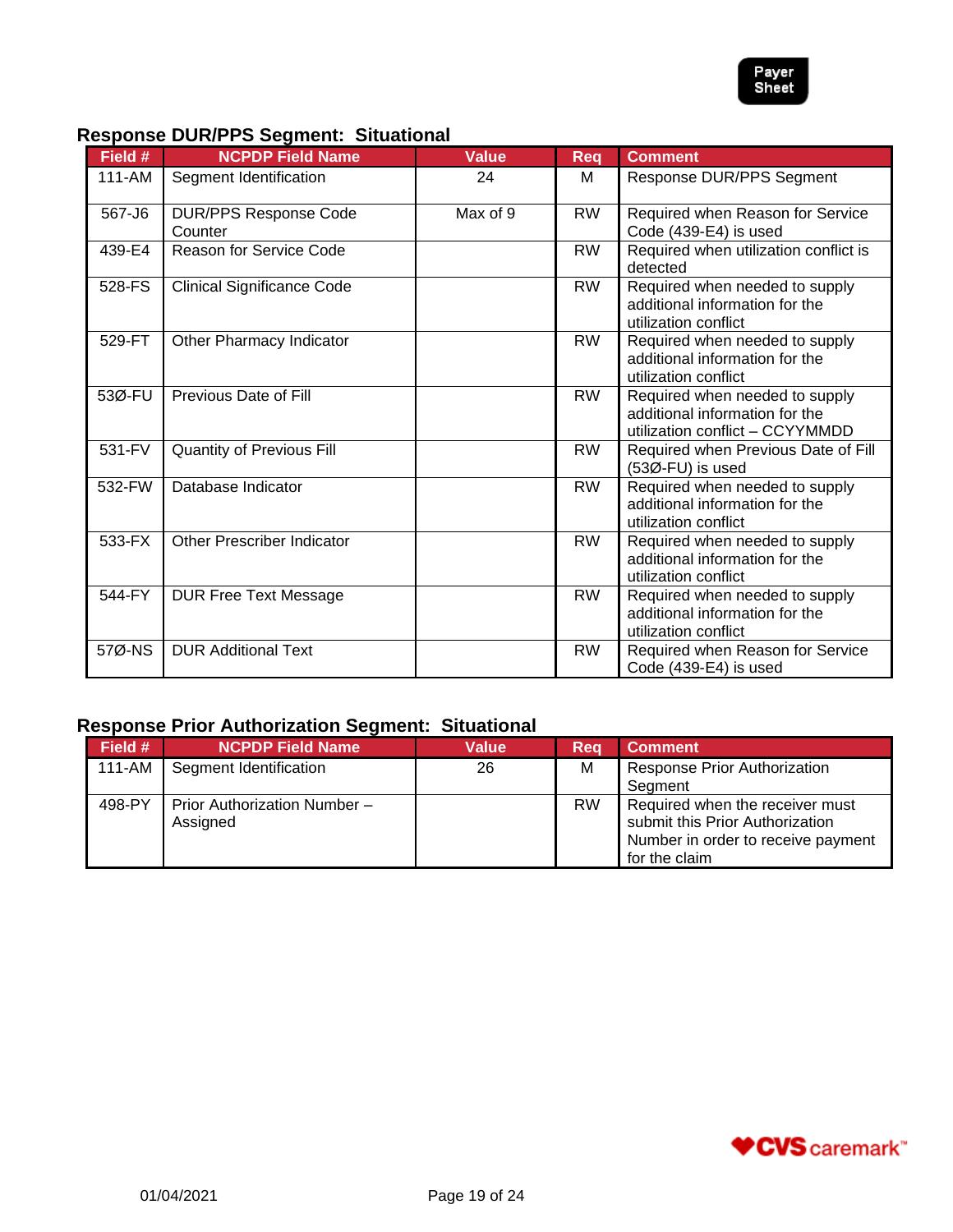

| Field # | <b>NCPDP Field Name</b>                         | <b>Value</b> | <b>Req</b> | <b>Comment</b>                                                                            |  |
|---------|-------------------------------------------------|--------------|------------|-------------------------------------------------------------------------------------------|--|
| 111-AM  | Segment Identification                          | 28           | м          | <b>Response Coordination of Benefits</b><br>Segment                                       |  |
| 355-NT  | Other Payer ID Count                            | Max of 3     | м          |                                                                                           |  |
| 338-5C  | Other Payer Coverage Type                       |              | М          |                                                                                           |  |
| 339-6C  | Other Payer ID Qualifier                        |              | <b>RW</b>  | Required when Other Payer ID<br>(34Ø-7C) is used                                          |  |
| 34Ø-7C  | Other Payer ID                                  |              | <b>RW</b>  | Required when other insurance<br>information is available for<br>coordination of benefits |  |
| 991-MH  | Other Payer Processor Control<br><b>Number</b>  |              | <b>RW</b>  | Required when other insurance<br>information is available for<br>coordination of benefits |  |
| 356-NU  | Other Payer Cardholder ID                       |              | <b>RW</b>  | Required when other insurance<br>information is available for<br>coordination of benefits |  |
| 992-MJ  | Other Payer Group ID                            |              | <b>RW</b>  | Required when other insurance<br>information is available for<br>coordination of benefits |  |
| 142-UV  | Other Payer Person Code                         |              | <b>RW</b>  | Required when known                                                                       |  |
| 127-UB  | Other Payer Help Desk Phone<br>Number           |              | <b>RW</b>  | Required when known                                                                       |  |
| 143-UW  | <b>Other Payer Patient Relationship</b><br>Code |              | <b>RW</b>  | Required when known                                                                       |  |

## **Response Coordination of Benefits Segment: Required**

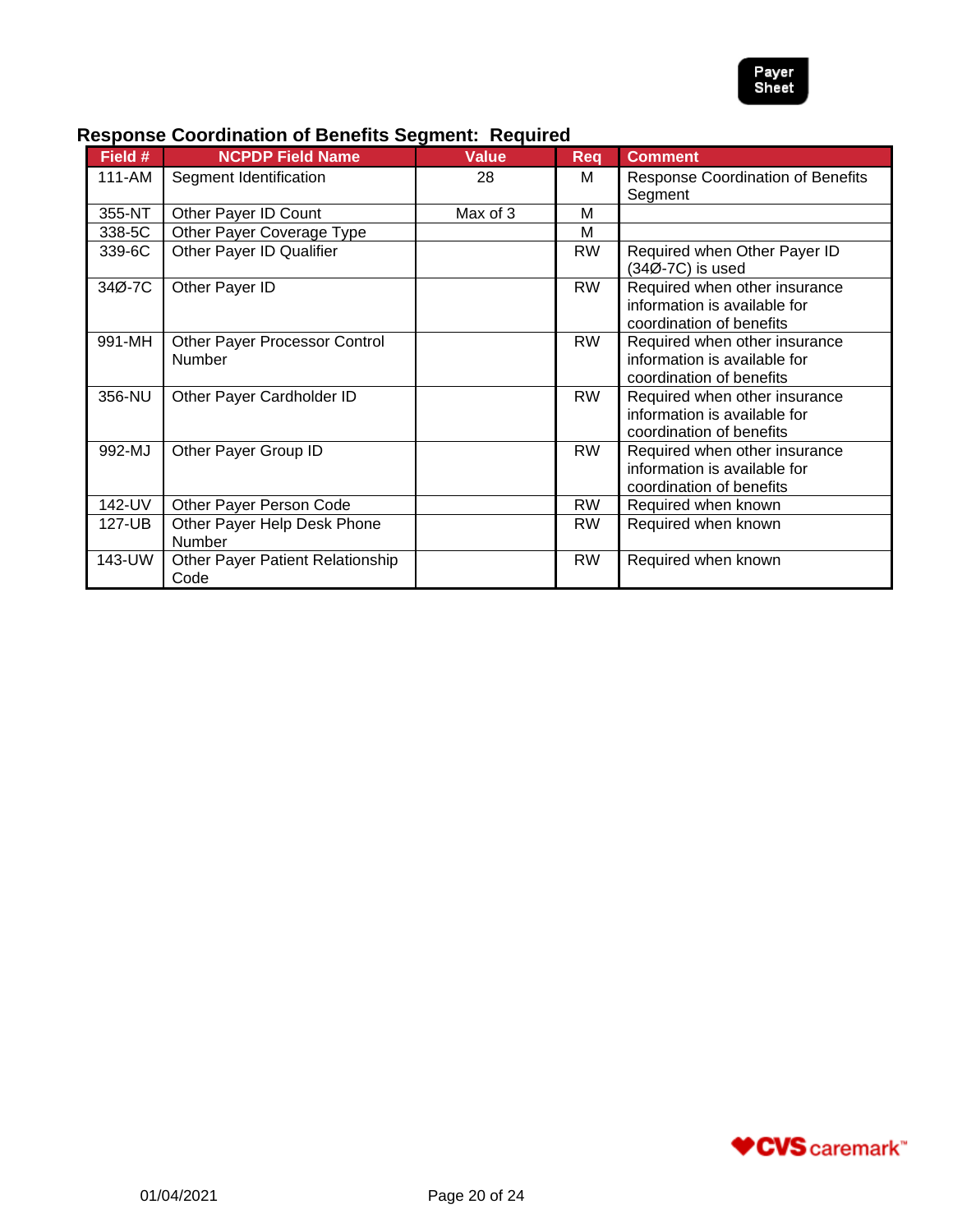## <span id="page-20-0"></span>**APPENDIX A: BIN / PCN COMBINATIONS**

| <b>BIN</b> | <b>Processor Control Number</b>    |
|------------|------------------------------------|
| 004336     | <b>HNMC</b>                        |
| 610591     | ADV                                |
| 012114     | <b>MCAIDADVR</b>                   |
| 013089     | <b>MCAIDADVR</b>                   |
| 020396     | <b>IRXCOBPR</b><br><b>IRXCOMPR</b> |

#### <span id="page-20-1"></span>**Secondary Medicaid BIN and PCN Values**

## <span id="page-20-2"></span>**APPENDIX B: COORDINATION OF BENEFITS (COB)**

#### <span id="page-20-3"></span>**Medicaid COB**

- Use the information provided in the chart below to submit the claim
- The OPPR field (Other Payer Patient Responsibility) should be populated

**All other forms of insurance coverage (e.g., Medicare Part B or Part D, commercial insurance, etc.) should be submitted before Medicaid.** Please update the member profile with COB information.

#### <span id="page-20-4"></span>**Example of Medicaid COB**

| <b>Scenario</b> | If the Primary<br>is         | If the<br><b>Secondary</b><br>is | <b>BIN</b> | <b>PCN</b>       | <b>Other</b><br><b>Coverage Code</b> |
|-----------------|------------------------------|----------------------------------|------------|------------------|--------------------------------------|
| Scenario #1     | Medicare                     | Medicaid                         | 012114     | <b>MCAIDADVR</b> | Ø3, Ø8                               |
|                 | Part D Plan                  |                                  | 610591*    | <b>ADV</b>       | Ø3, Ø8                               |
|                 |                              |                                  | 020396     | <b>IRXCOBPR</b>  | Ø3, Ø8                               |
| Scenario #2     | Commercial<br>Insurance Plan | Medicaid                         | 013089     | <b>MCAIDADVR</b> | Ø3, Ø8                               |
|                 |                              |                                  | 610591*    | <b>ADV</b>       | Ø3, Ø8                               |
|                 |                              |                                  | 020396     | <b>IRXCOMPR</b>  | Ø3, Ø8                               |

\*Note: usage of Primary BIN for secondary billing is being phased out

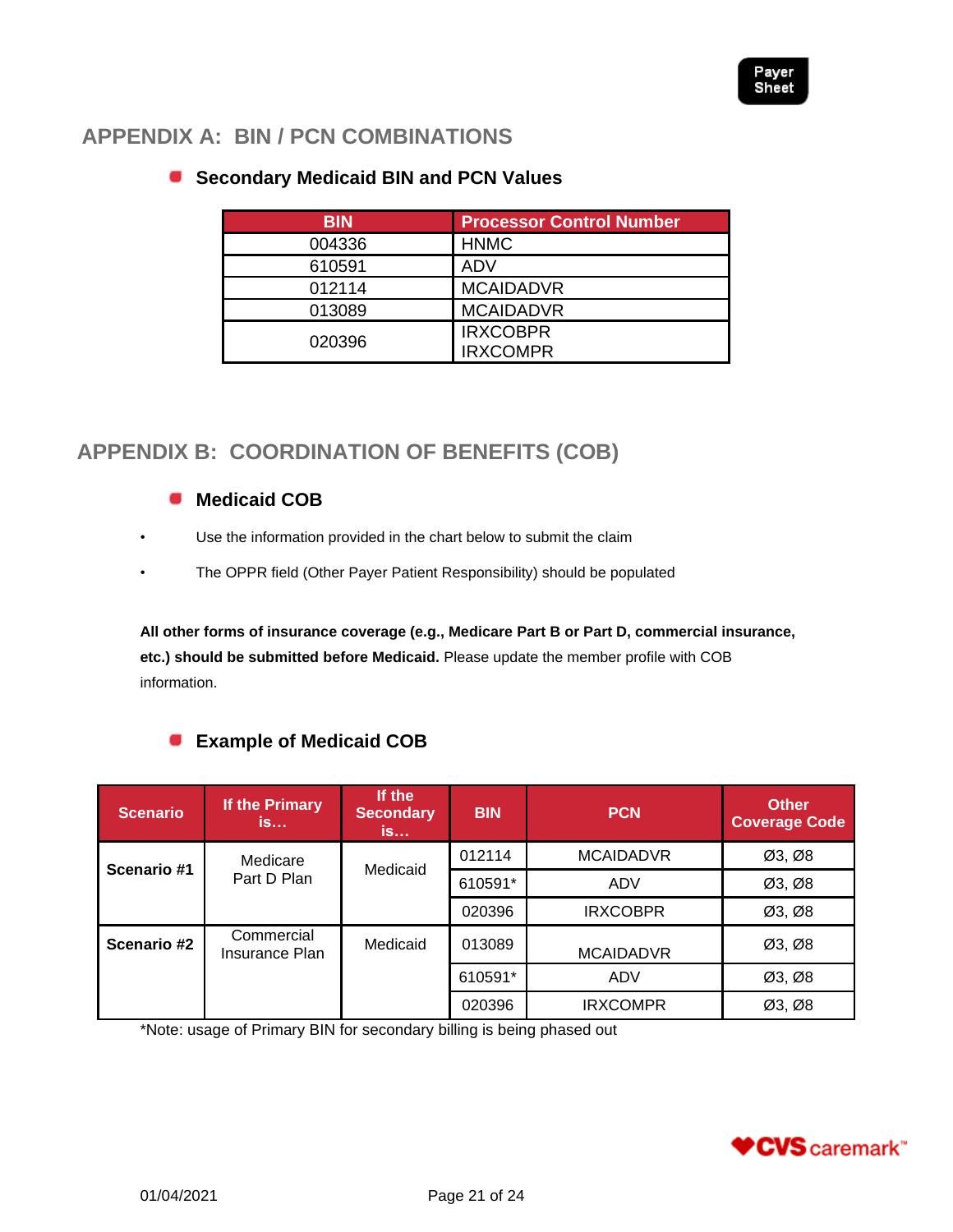

## <span id="page-21-0"></span>**APPENDIX C: Sales Tax Submission**

#### <span id="page-21-1"></span>**Sales Tax Billing Claim Submission**

#### **Mail / Specialty Pharmacies or Retail Pharmacies submitting claims, with Sales Tax, are required to submit the values detailed below.**

A submitted Pharmacy Service Type (147-U7) of 06 – Mail Order Pharmacy Services or 08 – Specialty Care Pharmacy Services, will indicate the order is being shipped to the Patient. The value submitted in Patient State/Province Address (324-CO) should be linked to actual destination address of the Patient (if destination address is not available, use Patient demographic address)**.** 

| <b>NCPCP Segment</b>   | <b>NCPDP</b><br>Field # | <b>NCPDP Field Name</b>                | <b>Value</b>            |
|------------------------|-------------------------|----------------------------------------|-------------------------|
| <b>Patient Segment</b> | 322-CM                  | <b>Patient Street Address</b>          |                         |
| <b>Patient Segment</b> | 323-CN                  | <b>Patient City Address</b>            |                         |
| <b>Patient Segment</b> | 324-CO                  | <b>Patient State/Province Address</b>  |                         |
| <b>Patient Segment</b> | 325-CP                  | Patient Zip/Postal Zone                |                         |
| <b>Patient Segment</b> | 481-HA                  | <b>Flat Sales Tax Amount Submitted</b> |                         |
| <b>Claim Segment</b>   | 147-U7                  | <b>Pharmacy Service Type</b>           | 06 Mail<br>08 Specialty |
| <b>Pricing Segment</b> | 482-GE                  | Percentage Sales Tax Amount Submitted  |                         |
| <b>Pricing Segment</b> | 483-HE                  | Percentage Sales Tax Rate Submitted    |                         |
| <b>Pricing Segment</b> | 484-JE                  | Percentage Sales Tax Basis Submitted   |                         |

#### **Required Fields for Tax, on Mail Order / Specialty Claims**

Retail Specialty Pharmacies should either submit the Pharmacy Service Type Code as 01 (Community/Retail Pharmacy Services) or leave the field blank in order to be reimbursed Sales Tax properly.

#### **Required Fields for Tax, on Retail Claims**

| <b>NCPCP Segment</b>   | <b>NCPDP</b><br>Field # | <b>NCPDP Field Name</b>                | <b>Value</b> |
|------------------------|-------------------------|----------------------------------------|--------------|
| <b>Patient Segment</b> | 322-CM                  | <b>Patient Street Address</b>          |              |
| <b>Patient Segment</b> | 323-CN                  | <b>Patient City Address</b>            |              |
| <b>Patient Segment</b> | 324-CO                  | <b>Patient State/Province Address</b>  |              |
| <b>Patient Segment</b> | 325-CP                  | Patient Zip/Postal Zone                |              |
| <b>Patient Segment</b> | 481-HA                  | <b>Flat Sales Tax Amount Submitted</b> |              |
| <b>Pricing Segment</b> | 482-GE                  | Percentage Sales Tax Amount Submitted  |              |
| <b>Pricing Segment</b> | 483-HE                  | Percentage Sales Tax Rate Submitted    |              |
| <b>Pricing Segment</b> | 484-JE                  | Percentage Sales Tax Basis Submitted   |              |

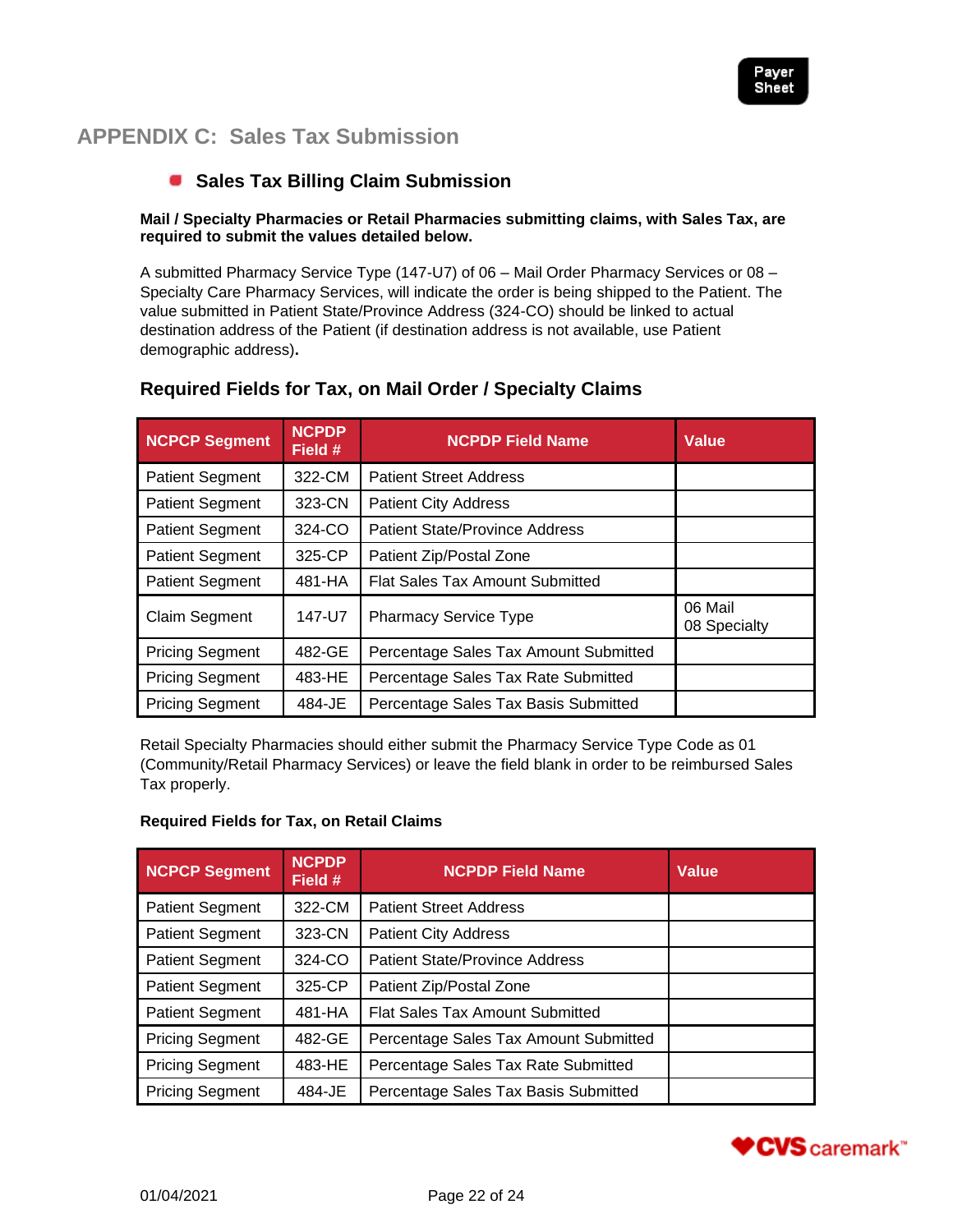

## <span id="page-22-0"></span>**APPENDIX D: 34ØB Claim Submission**

#### <span id="page-22-1"></span>**Medicaid 34ØB Claim Submission**

**Providers must not submit Claims for Covered Items purchased through the 340B Drug Pricing Program to a Medicaid plan unless all the following conditions are met.**

- **Submission of a Claim for a Covered Item purchased through the 340B Drug Pricing Program is permitted by the applicable state Medicaid program and the Plan Sponsor.**
- **Plan Sponsor or CVS Caremark has published Plan specific Claim submission requirements.**
- **Provider can implement the Plan specific Claim submission requirements.**

Plan specific Claim submission requirements for Covered Items purchased through the 340B Drug Pricing Program often utilize one of the following methods:

#### **Method One**

Indication that the product billed (Field 4Ø7-D7 or 489-TE as applicable) is purchased through the 340B Drug Pricing Program.

| <b>NCPDP</b><br>Field No. | <b>NCPDP Field</b><br><b>Name</b>       | Value       | <b>Segment</b><br><b>Summary</b> | <b>Comments</b>                                                                                                                                                           |
|---------------------------|-----------------------------------------|-------------|----------------------------------|---------------------------------------------------------------------------------------------------------------------------------------------------------------------------|
| 420-DK                    | Submission<br><b>Clarification Code</b> | $20 = 340B$ | <b>RW</b>                        | $2\varnothing$ = Required when designating the product<br>being billed is purchased pursuant to rights under<br>Section 340B of the Public Health Service Act of<br>1992. |

#### **Method Two**

Indication that the product billed (Field 4Ø7-D7 or 489-TE as applicable) is purchased through the 340B Drug Pricing Program, and the product's actual acquisition cost as realized through the 340B Drug Pricing Program is included in the submission along with an indication that such amount is related to the 340B Drug Pricing Program.

| <b>NCPDP</b><br>Field No. | <b>NCPDP Field</b><br><b>Name</b>   | Value                         | <b>Segment</b><br><b>Summary</b> | <b>Comments</b>                                                                                                                                                                                                                                      |
|---------------------------|-------------------------------------|-------------------------------|----------------------------------|------------------------------------------------------------------------------------------------------------------------------------------------------------------------------------------------------------------------------------------------------|
| 420-DK                    | Submission<br>Clarification<br>Code | $20 = 340B$                   | <b>RW</b>                        | $20 =$ Required when designating the product<br>being billed is purchased pursuant to rights<br>under Section 340B of the Public Health<br>Service Act of 1992.                                                                                      |
| $409 - D9$                | <b>Ingredient Cost</b><br>Submitted | Actual<br>Acquisition<br>Cost | <b>RW</b>                        | Required when submitting claims for a<br>product purchased pursuant to rights under<br>Section 340B of the Public Health Service<br>Act of 1992. Providers must submit their<br>actual acquisition cost as required by the<br>state or Plan Sponsor. |
| 423-DN                    | Basis of Cost<br>Determination      | $Ø8 = 34ØB$                   | <b>RW</b>                        | $Ø8$ = Required when designating the<br>Ingredient Cost Submitted as being<br>attributable to rights under Section 340B of<br>the Public Health Service Act of 1992.                                                                                 |

**For additional Plan specific processing information please refer to plan notifications you have received or as communicated by CVS Caremark®.**